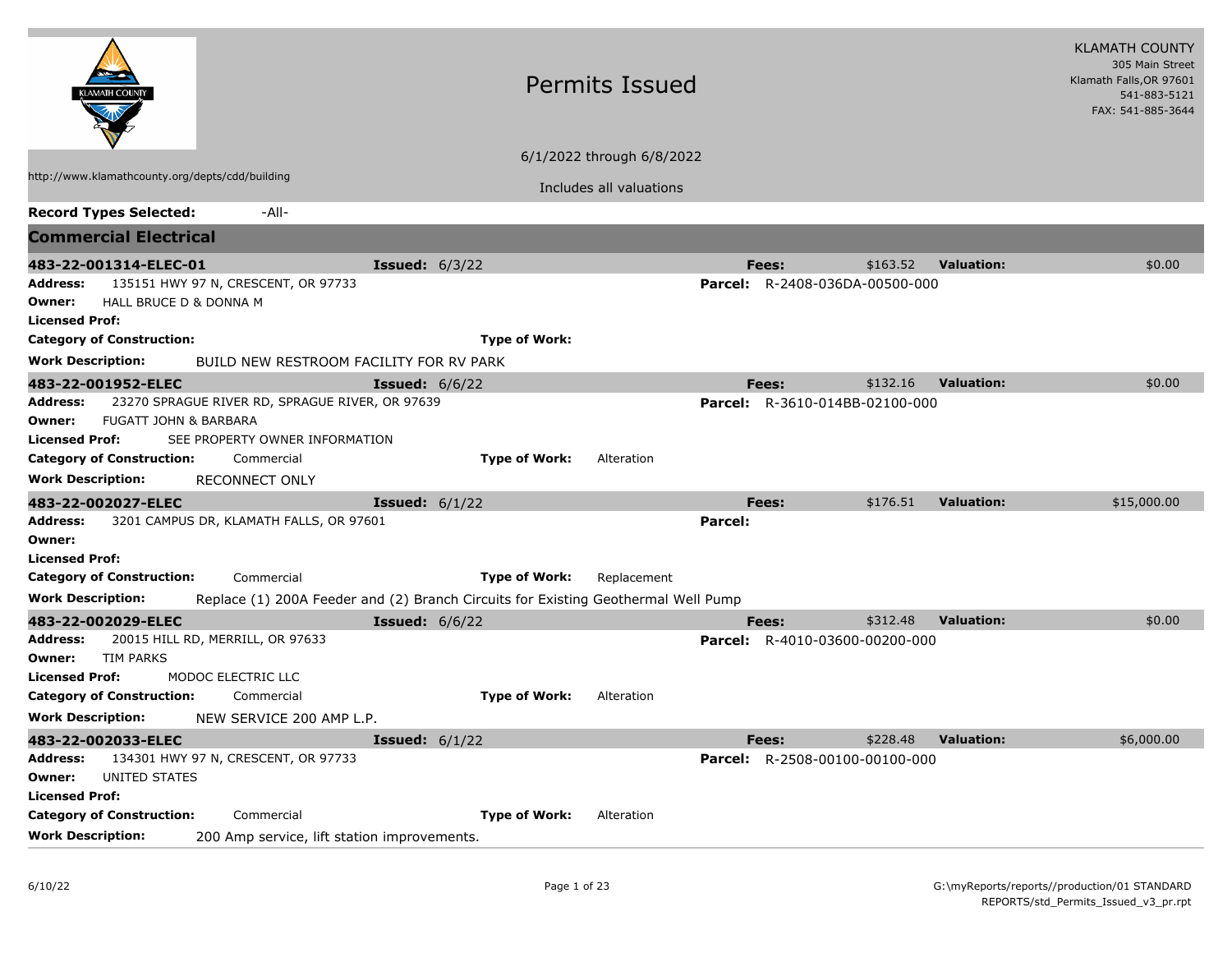| <b>Permits Issued:</b> | Page 2 of 23 |
|------------------------|--------------|
|------------------------|--------------|

|                                 | <b>Commercial Electrical</b>     |                                                                                      |                         |                      |             |                                       |          |                   |             |
|---------------------------------|----------------------------------|--------------------------------------------------------------------------------------|-------------------------|----------------------|-------------|---------------------------------------|----------|-------------------|-------------|
|                                 | 483-22-002074-ELEC               |                                                                                      | <b>Issued:</b> $6/6/22$ |                      |             | Fees:                                 | \$293.44 | <b>Valuation:</b> | \$20,000.00 |
| <b>Address:</b>                 |                                  | 1300 MONCLAIRE ST, KLAMATH FALLS, OR 97601                                           |                         |                      |             | <b>Parcel:</b> R-3809-029DD-05300-000 |          |                   |             |
| Owner:                          |                                  | UNION HIGH SCHOOL DISTRICT                                                           |                         |                      |             |                                       |          |                   |             |
| <b>Licensed Prof:</b>           |                                  |                                                                                      |                         |                      |             |                                       |          |                   |             |
|                                 | <b>Category of Construction:</b> | Commercial                                                                           |                         | <b>Type of Work:</b> | Replacement |                                       |          |                   |             |
| <b>Work Description:</b>        |                                  | SERVICE W/ 20 BC'S                                                                   |                         |                      |             |                                       |          |                   |             |
|                                 | 483-22-002079-ELEC               |                                                                                      | <b>Issued:</b> $6/6/22$ |                      |             | Fees:                                 | \$154.34 | <b>Valuation:</b> | \$2,000.00  |
| Address:                        |                                  | 2702 EBERLEIN, KLAMATH FALLS, OR 97603                                               |                         |                      |             | <b>Parcel:</b> R-3809-034CC-00300-000 |          |                   |             |
| Owner:                          |                                  | OREGON BEVERAGE RECYCLING COOPERATIC                                                 |                         |                      |             |                                       |          |                   |             |
| <b>Licensed Prof:</b>           |                                  |                                                                                      |                         |                      |             |                                       |          |                   |             |
|                                 | <b>Category of Construction:</b> | Commercial                                                                           |                         | <b>Type of Work:</b> | Alteration  |                                       |          |                   |             |
| <b>Work Description:</b>        |                                  | Wire 2 outlets for fan, 3/0 drop, & 120v drop for new presort. Move drop for CD1200. |                         |                      |             |                                       |          |                   |             |
|                                 | 483-22-002092-ELEC               |                                                                                      | <b>Issued:</b> 6/6/22   |                      |             | Fees:                                 | \$160.83 | <b>Valuation:</b> | \$7,000.00  |
| <b>Address:</b>                 |                                  | 109330 HWY 97 N, CHEMULT, OR 97731                                                   |                         |                      |             | <b>Parcel:</b> R-2708-021CB-04500-000 |          |                   |             |
| Owner:<br><b>Licensed Prof:</b> |                                  | STEERING WHEEL MINISTRIES INC &                                                      |                         |                      |             |                                       |          |                   |             |
|                                 | <b>Category of Construction:</b> | Commercial                                                                           |                         | <b>Type of Work:</b> | Alteration  |                                       |          |                   |             |
| <b>Work Description:</b>        |                                  | Add circuits for restaurant                                                          |                         |                      |             |                                       |          |                   |             |
|                                 |                                  |                                                                                      |                         |                      |             |                                       |          |                   |             |
|                                 |                                  |                                                                                      |                         |                      |             |                                       |          |                   |             |
|                                 | 483-22-002100-ELEC               |                                                                                      | <b>Issued:</b> 6/7/22   |                      |             | Fees:                                 | \$121.86 | <b>Valuation:</b> | \$2,500.00  |
| <b>Address:</b>                 |                                  | 20201 HWY 97 S, KLAMATH FALLS, OR 97603                                              |                         |                      |             | <b>Parcel:</b> R-4008-03400-01100-000 |          |                   |             |
| Owner:                          | <b>HENZEL BROS</b>               |                                                                                      |                         |                      |             |                                       |          |                   |             |
| <b>Licensed Prof:</b>           | <b>Category of Construction:</b> | Commercial                                                                           |                         | <b>Type of Work:</b> | New         |                                       |          |                   |             |
| <b>Work Description:</b>        |                                  |                                                                                      |                         |                      |             |                                       |          |                   |             |
|                                 |                                  | (2) 40A circuits                                                                     |                         |                      |             |                                       |          |                   |             |
| Address:                        | 483-22-002103-ELEC               |                                                                                      | <b>Issued:</b> $6/7/22$ |                      |             | Fees:                                 | \$216.61 | <b>Valuation:</b> | \$13,000.00 |
| Owner:                          |                                  | 5671 SPRAGUE RIVER RD, CHILOQUIN, OR 97624<br>UNITED STATES OF AMERICA IN            |                         |                      |             | <b>Parcel:</b> R-3408-019C0-00103-000 |          |                   |             |
| <b>Licensed Prof:</b>           |                                  |                                                                                      |                         |                      |             |                                       |          |                   |             |
|                                 | <b>Category of Construction:</b> | Commercial                                                                           |                         | <b>Type of Work:</b> | Alteration  |                                       |          |                   |             |
| <b>Work Description:</b>        |                                  | - CK2207 - UPGRADE EXISTING SERVICE                                                  |                         |                      |             |                                       |          |                   |             |
|                                 | 483-22-002114-ELEC               |                                                                                      | <b>Issued:</b> $6/7/22$ |                      |             | Fees:                                 | \$516.54 | <b>Valuation:</b> | \$10,000.00 |
| Address:                        |                                  | 500 SAWMILL RD, GILCHRIST, OR 97737                                                  |                         |                      |             | <b>Parcel:</b> R-2409-01900-00101-000 |          |                   |             |
| Owner:                          |                                  | GILCHRIST FOREST PRODUCTS LLC                                                        |                         |                      |             |                                       |          |                   |             |
| <b>Licensed Prof:</b>           |                                  |                                                                                      |                         |                      |             |                                       |          |                   |             |
|                                 | <b>Category of Construction:</b> | Industrial                                                                           |                         | <b>Type of Work:</b> | Addition    |                                       |          |                   |             |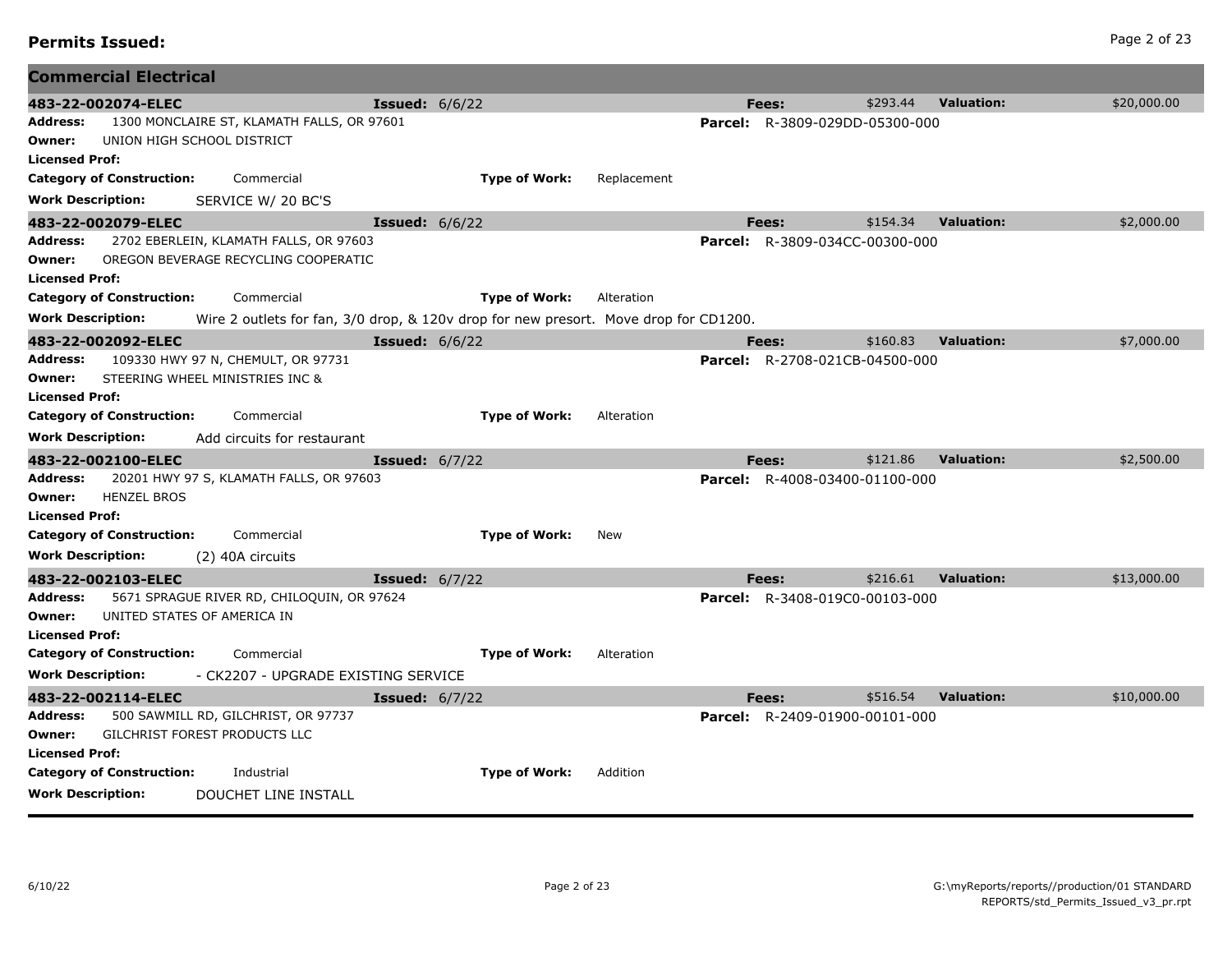| <b>Permits Issued:</b>                                                                     |                         |                   |       |                                       |                   | Page 3 of 23 |
|--------------------------------------------------------------------------------------------|-------------------------|-------------------|-------|---------------------------------------|-------------------|--------------|
| <b>Commercial Electrical</b>                                                               |                         | 11 permits issued |       | \$2,476.77                            |                   | \$75,500.00  |
|                                                                                            |                         |                   |       |                                       |                   |              |
| <b>Commercial Mechanical</b>                                                               |                         |                   |       |                                       |                   |              |
| 483-22-001314-MECH-01                                                                      | <b>Issued:</b> $6/3/22$ |                   | Fees: | \$108.30                              | <b>Valuation:</b> | \$3,000.00   |
| 135151 HWY 97 N, CRESCENT, OR 97733<br><b>Address:</b><br>HALL BRUCE D & DONNA M<br>Owner: |                         |                   |       | <b>Parcel:</b> R-2408-036DA-00500-000 |                   |              |
| <b>Licensed Prof:</b><br>SEE PROPERTY OWNER INFORMATION                                    |                         |                   |       |                                       |                   |              |
| <b>Category of Construction:</b><br>Commercial                                             | <b>Type of Work:</b>    | New               |       |                                       |                   |              |
| <b>Work Description:</b><br>BUILD NEW RESTROOM FACILITY FOR RV PARK                        |                         |                   |       |                                       |                   |              |
| <b>Commercial Mechanical</b>                                                               |                         | 1 permits issued  |       | \$108.30                              |                   | \$3,000.00   |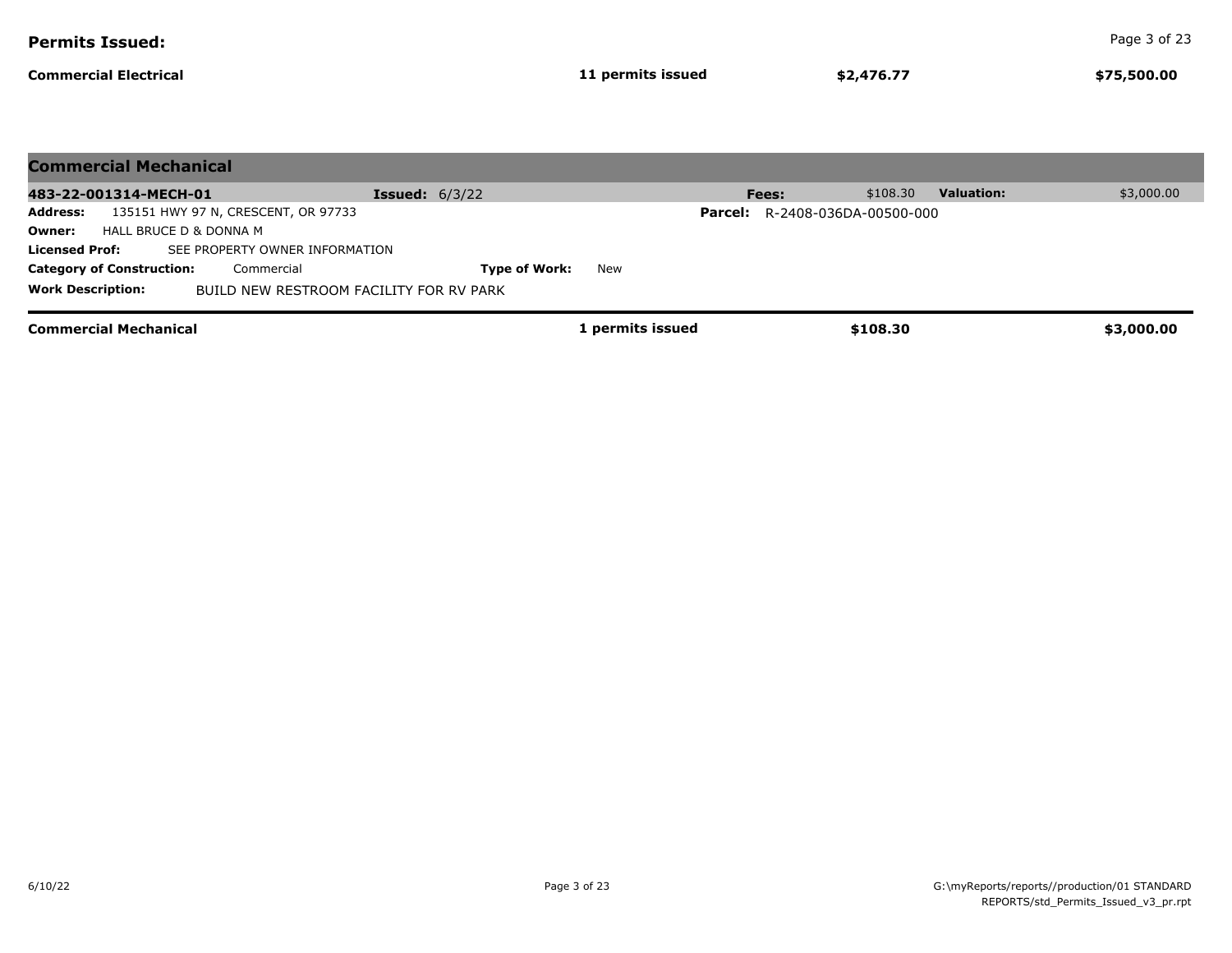| <b>Permits Issued:</b> | Page 4 of 23 |
|------------------------|--------------|
|------------------------|--------------|

| <b>Commercial Plumbing</b>                                                                                                                                                                                           |                                                                                                                                                                |                  |                                       |            |                   |        |
|----------------------------------------------------------------------------------------------------------------------------------------------------------------------------------------------------------------------|----------------------------------------------------------------------------------------------------------------------------------------------------------------|------------------|---------------------------------------|------------|-------------------|--------|
| 483-22-001314-PLM-01                                                                                                                                                                                                 | <b>Issued:</b> 6/3/22                                                                                                                                          |                  | Fees:                                 | \$674.08   | <b>Valuation:</b> | \$0.00 |
| 135151 HWY 97 N, CRESCENT, OR 97733<br><b>Address:</b><br>HALL BRUCE D & DONNA M<br>Owner:<br><b>Licensed Prof:</b><br>THREE SISTERS PLUMBING INC                                                                    |                                                                                                                                                                |                  | <b>Parcel:</b> R-2408-036DA-00500-000 |            |                   |        |
| <b>Category of Construction:</b>                                                                                                                                                                                     | <b>Type of Work:</b>                                                                                                                                           |                  |                                       |            |                   |        |
| <b>Work Description:</b><br>BUILD NEW RESTROOM FACILITY FOR RV PARK                                                                                                                                                  |                                                                                                                                                                |                  |                                       |            |                   |        |
| 483-22-001976-PLM                                                                                                                                                                                                    | <b>Issued:</b> $6/1/22$                                                                                                                                        |                  | Fees:                                 | \$96.32    | <b>Valuation:</b> | \$0.00 |
| 3240 MAYWOOD DR, KLAMATH FALLS, OR 97603<br><b>Address:</b><br>KLAMATH CASCADE GROUP LLC<br>Owner:<br><b>Licensed Prof:</b><br>ALTERNATION EXPRESSIONS LANDSCAPING<br>Commercial<br><b>Category of Construction:</b> | <b>Type of Work:</b>                                                                                                                                           | Alteration       | Parcel: R-3909-009AA-01200-000        |            |                   |        |
| <b>Work Description:</b><br><b>BACKFLOW</b>                                                                                                                                                                          |                                                                                                                                                                |                  |                                       |            |                   |        |
| 483-22-002058-PLM                                                                                                                                                                                                    | <b>Issued:</b> 6/3/22                                                                                                                                          |                  | Fees:                                 | \$481.60   | <b>Valuation:</b> | \$0.00 |
| 2423 LAKEVIEW AVE, MALIN, OR 97632<br><b>Address:</b><br>LOMIS LLC<br>Owner:<br><b>Licensed Prof:</b><br><b>DUSTIN TRAVIS WADE</b>                                                                                   |                                                                                                                                                                |                  | <b>Parcel:</b> R-4112-015CB-04800-000 |            |                   |        |
| <b>Category of Construction:</b><br>Commercial                                                                                                                                                                       | <b>Type of Work:</b>                                                                                                                                           | Alteration       |                                       |            |                   |        |
| <b>Work Description:</b>                                                                                                                                                                                             | INSTALLATION OF WATER SERVICE LINES AND SEWER SERVICE LINES FROM AND TO THE CITY OF<br>MALIN FOR AN RV PARK CONSISTING OF 7 HOOK-UP SITES TO SERVICE ALL SITES |                  |                                       |            |                   |        |
| 483-22-002119-PLM                                                                                                                                                                                                    | <b>Issued:</b> $6/7/22$                                                                                                                                        |                  | Fees:                                 | \$96.32    | <b>Valuation:</b> | \$0.00 |
| 6100 WESGO DR, KLAMATH FALLS, OR 97603<br><b>Address:</b><br><b>KLAMATH COUNTY</b><br>Owner:<br><b>Licensed Prof:</b>                                                                                                |                                                                                                                                                                |                  | <b>Parcel:</b> R-3909-01600-01600-000 |            |                   |        |
| <b>Category of Construction:</b><br>Commercial                                                                                                                                                                       | <b>Type of Work:</b>                                                                                                                                           | Alteration       |                                       |            |                   |        |
| <b>Work Description:</b><br>Install trap primer                                                                                                                                                                      |                                                                                                                                                                |                  |                                       |            |                   |        |
| <b>Commercial Plumbing</b>                                                                                                                                                                                           |                                                                                                                                                                | 4 permits issued |                                       | \$1,348.32 |                   | \$0.00 |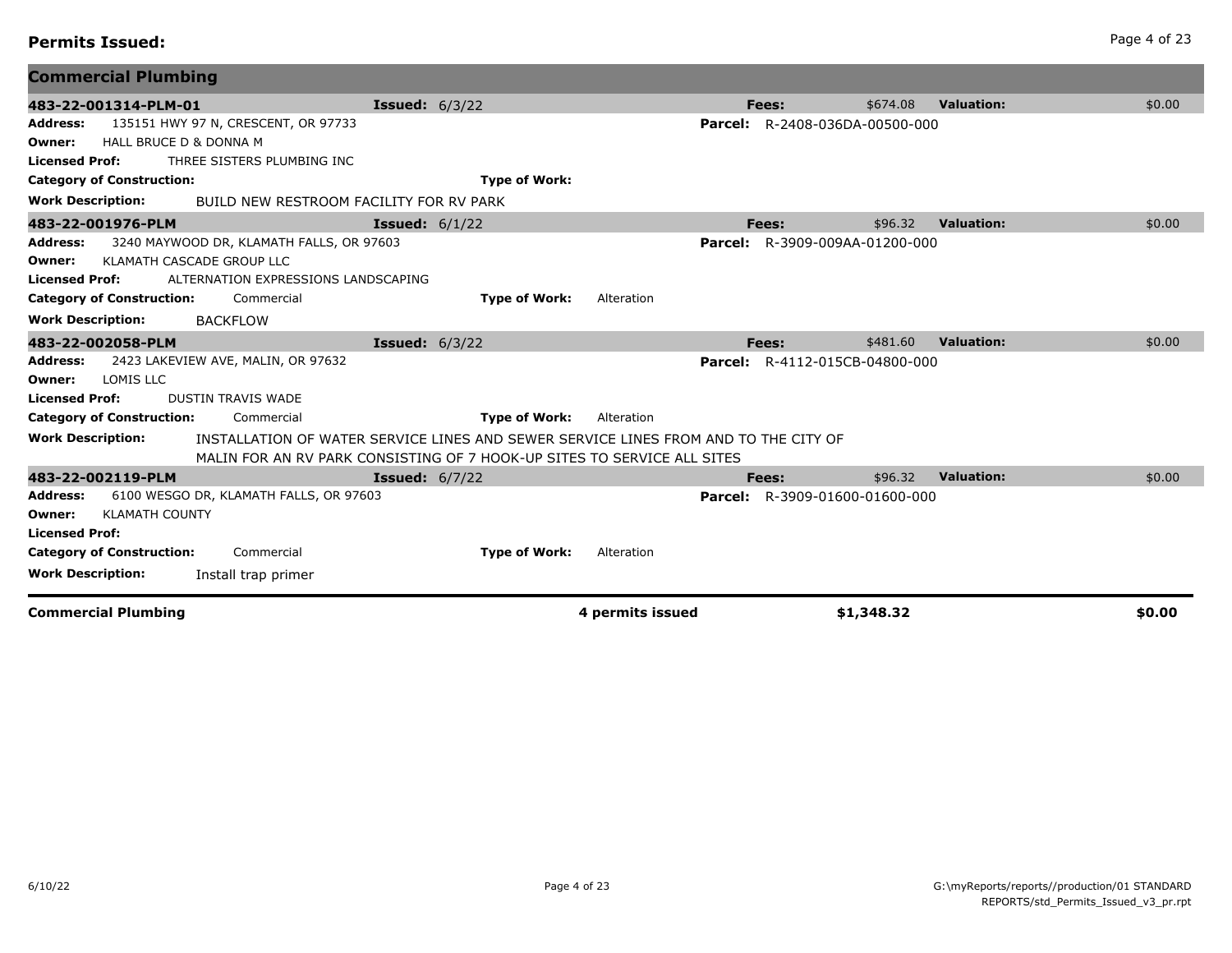| omme |  |  |  |
|------|--|--|--|

| <b>Commercial Structural</b>                                                          |                                                                                                                                                                                                        |                                       |                                 |             |
|---------------------------------------------------------------------------------------|--------------------------------------------------------------------------------------------------------------------------------------------------------------------------------------------------------|---------------------------------------|---------------------------------|-------------|
| 483-22-000546-STR                                                                     | <b>Issued:</b> $6/8/22$                                                                                                                                                                                | Fees:                                 | \$553.12<br><b>Valuation:</b>   | \$20,000.00 |
| 1841 SOUTHSIDE EXPWY, KLAMATH FALLS, OR 97603<br><b>Address:</b>                      |                                                                                                                                                                                                        | Parcel:                               | R-3909-009D0-00800-000          |             |
| AP Wireless Investments I LLC<br>Owner:                                               |                                                                                                                                                                                                        |                                       |                                 |             |
| <b>Licensed Prof:</b>                                                                 |                                                                                                                                                                                                        |                                       |                                 |             |
| <b>Category of Construction:</b><br>Commercial                                        | <b>Type of Work:</b>                                                                                                                                                                                   | Replacement                           |                                 |             |
| <b>Work Description:</b>                                                              | Remove all existing antennas and UMTS equipment to install (3) new antennas, remove (3) RRH units and install (6) new RRH<br>units, install new DC Squid in existing cabinet and install new breakers. |                                       |                                 |             |
| 483-22-001234-STR                                                                     | <b>Issued:</b> $6/2/22$                                                                                                                                                                                | Fees:                                 | \$360.55<br><b>Valuation:</b>   | \$12,500.00 |
| 3370 WASHBURN WAY, KLAMATH FALLS, OR 97603<br>Address:                                |                                                                                                                                                                                                        | <b>Parcel:</b> R-3909-009AA-02300-000 |                                 |             |
| OZ INVESTMENT LLC<br>Owner:                                                           |                                                                                                                                                                                                        |                                       |                                 |             |
| <b>Licensed Prof:</b><br>SHAFFERS ELECTRIC LLC                                        |                                                                                                                                                                                                        |                                       |                                 |             |
| <b>Category of Construction:</b><br>Commercial                                        | <b>Type of Work:</b>                                                                                                                                                                                   | Alteration                            |                                 |             |
| <b>Work Description:</b><br>CITY APPROVAL ON FILE                                     | RESET POLE LAMP IN CONCRETE HAVE TO DIG DEEPER INTO CONCRETE TO MAKE POLE MORE STURDY                                                                                                                  |                                       |                                 |             |
| 483-22-001314-STR                                                                     | <b>Issued:</b> $6/3/22$                                                                                                                                                                                | Fees:                                 | \$1,383.02<br><b>Valuation:</b> | \$50,000.00 |
| <b>Address:</b><br>135037 HWY 97 N, CRESCENT, OR 97733<br><b>HALL BRUCE</b><br>Owner: |                                                                                                                                                                                                        | <b>Parcel:</b> R-2408-036DA-00500-000 |                                 |             |
| <b>Licensed Prof:</b><br>SEE PROPERTY OWNER INFORMATION                               |                                                                                                                                                                                                        |                                       |                                 |             |
| <b>Category of Construction:</b><br>Commercial                                        | <b>Type of Work:</b><br>New                                                                                                                                                                            |                                       |                                 |             |
| <b>Work Description:</b>                                                              | BUILD NEW RESTROOM FACILITY FOR RV PARK                                                                                                                                                                |                                       |                                 |             |
| <b>Commercial Structural</b>                                                          |                                                                                                                                                                                                        | 3 permits issued                      | \$2,296.69                      | \$82,500.00 |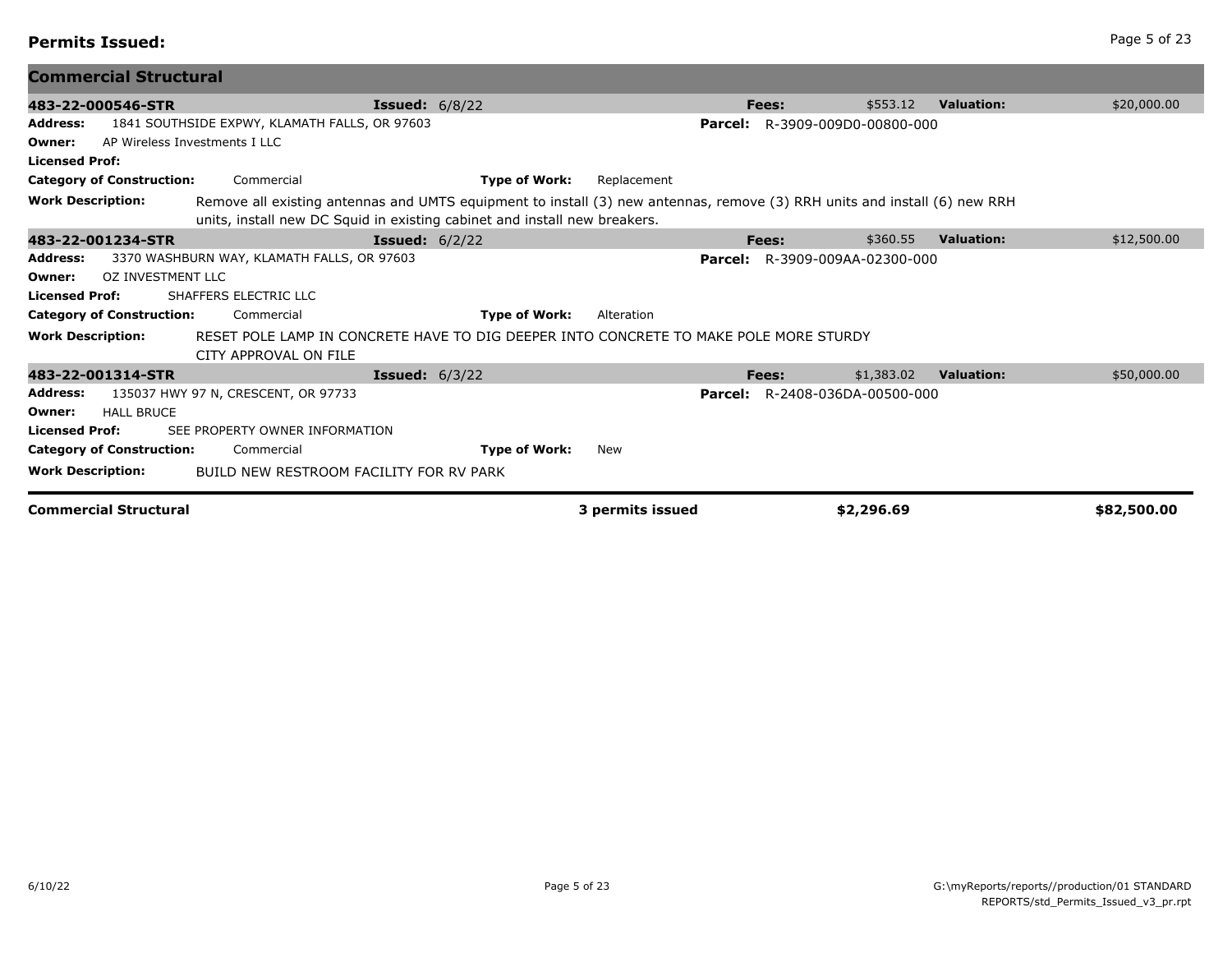# **Permits Issued:** Page 6 of 23

| <b>Residential 1 &amp; 2 Fam Dwelling (New Only)</b>                                             |                      |            |       |                                       |                               |              |
|--------------------------------------------------------------------------------------------------|----------------------|------------|-------|---------------------------------------|-------------------------------|--------------|
| 483-22-000570-DWL<br><b>Issued: 6/8/22</b>                                                       |                      |            | Fees: | \$6,976.22                            | <b>Valuation:</b>             | \$259,879.28 |
| 2478 Meadow View DR, Chiloquin, OR 97624<br>Address:                                             |                      |            |       | <b>Parcel:</b> R-3507-017BC-01700-000 |                               |              |
| <b>WES SIMMONS</b><br>Owner:                                                                     |                      |            |       |                                       |                               |              |
| <b>Licensed Prof:</b><br>SEE PROPERTY OWNER INFORMATION                                          |                      |            |       |                                       |                               |              |
| <b>Category of Construction:</b><br>Single Family Dwelling                                       | <b>Type of Work:</b> | New        |       | <b>Census Code:</b>                   | Single Family Houses Detached |              |
| <b>Work Description:</b><br>NEW 1632 SQ FT SFD 3 BEDROOM 2 BATHROOM                              |                      |            |       |                                       |                               |              |
| <b>Issued:</b> 6/7/22<br>483-22-001354-DWL                                                       |                      |            | Fees: | \$6,494.91                            | <b>Valuation:</b>             | \$262,513.80 |
| <b>Address:</b><br>3422 Shoshoni DR, Chilogiun, OR 97624                                         |                      |            |       | <b>Parcel:</b> R-3507-007CD-12500-000 |                               |              |
| J-Mac and R Construction LLC<br>Owner:                                                           |                      |            |       |                                       |                               |              |
| SEE PROPERTY OWNER INFORMATION<br>Licensed Prof:                                                 |                      |            |       |                                       |                               |              |
| <b>Category of Construction:</b><br>Single Family Dwelling                                       | <b>Type of Work:</b> | <b>New</b> |       | <b>Census Code:</b>                   | Single Family Houses Detached |              |
| <b>Work Description:</b><br>New 1391sf sfd with attached 349sf garage                            |                      |            |       |                                       |                               |              |
| 483-22-001723-DWL<br><b>Issued:</b> $6/2/22$                                                     |                      |            | Fees: | \$10,781.14                           | <b>Valuation:</b>             | \$446,621.46 |
| 6128 STONERIDGE DR, KLAMATH FALLS, OR 97601<br>Address:                                          |                      |            |       | <b>Parcel:</b> R-3809-008B0-00700-000 |                               |              |
| Bailey, Stuart<br>Owner:                                                                         |                      |            |       |                                       |                               |              |
| SEE PROPERTY OWNER INFORMATION<br><b>Licensed Prof:</b>                                          |                      |            |       |                                       |                               |              |
| <b>Category of Construction:</b><br>Single Family Dwelling                                       | <b>Type of Work:</b> | New        |       | <b>Census Code:</b>                   | Single Family Houses Detached |              |
| <b>Work Description:</b><br>New 2,738 Square Foot Single Family Dwelling                         |                      |            |       |                                       |                               |              |
| 483-22-001748-DWL<br><b>Issued:</b> $6/1/22$                                                     |                      |            | Fees: | \$6,994.85                            | <b>Valuation:</b>             | \$315,620.88 |
| 5468 SHALYNN DR, KLAMATH FALLS, OR 97603<br><b>Address:</b>                                      |                      |            |       | <b>Parcel:</b> R-3809-035DA-04000-000 |                               |              |
| TRAILHEAD INVESTMENTS LLC<br>Owner:                                                              |                      |            |       |                                       |                               |              |
| <b>Licensed Prof:</b><br>WAYNE SEMON CUSTOM HOMES INC                                            |                      |            |       |                                       |                               |              |
| <b>Category of Construction:</b><br>Single Family Dwelling                                       | <b>Type of Work:</b> | <b>New</b> |       | <b>Census Code:</b>                   | Single Family Houses Detached |              |
| <b>Work Description:</b><br>1797 SO FT SFD 3 BEDROOM 2 BATH 657 SO FT GARAGE                     |                      |            |       |                                       |                               |              |
| CITY PLANNING APPROVAL 18-RR-22                                                                  |                      |            |       |                                       |                               |              |
| 483-22-001812-DWL<br><b>Issued:</b> 6/8/22                                                       |                      |            | Fees: | \$9,854.86                            | <b>Valuation:</b>             | \$406,609.78 |
|                                                                                                  |                      |            |       |                                       |                               |              |
| 12417 Beechwood DR, La Pine, OR 97739<br>Address:                                                |                      |            |       | <b>Parcel:</b> R-2310-036D0-11000-000 |                               |              |
| Hartley, William G. III & Julie L.<br>Owner:                                                     |                      |            |       |                                       |                               |              |
| <b>Licensed Prof:</b><br>SEE PROPERTY OWNER INFORMATION                                          |                      |            |       |                                       |                               |              |
| <b>Category of Construction:</b><br>Single Family Dwelling                                       | <b>Type of Work:</b> | New        |       | <b>Census Code:</b>                   | Single Family Houses Detached |              |
| <b>Work Description:</b><br>New 3 Bedroom 2 Bath, 2475 sf Single Family Dwelling with 48x40 Shop |                      |            |       |                                       |                               |              |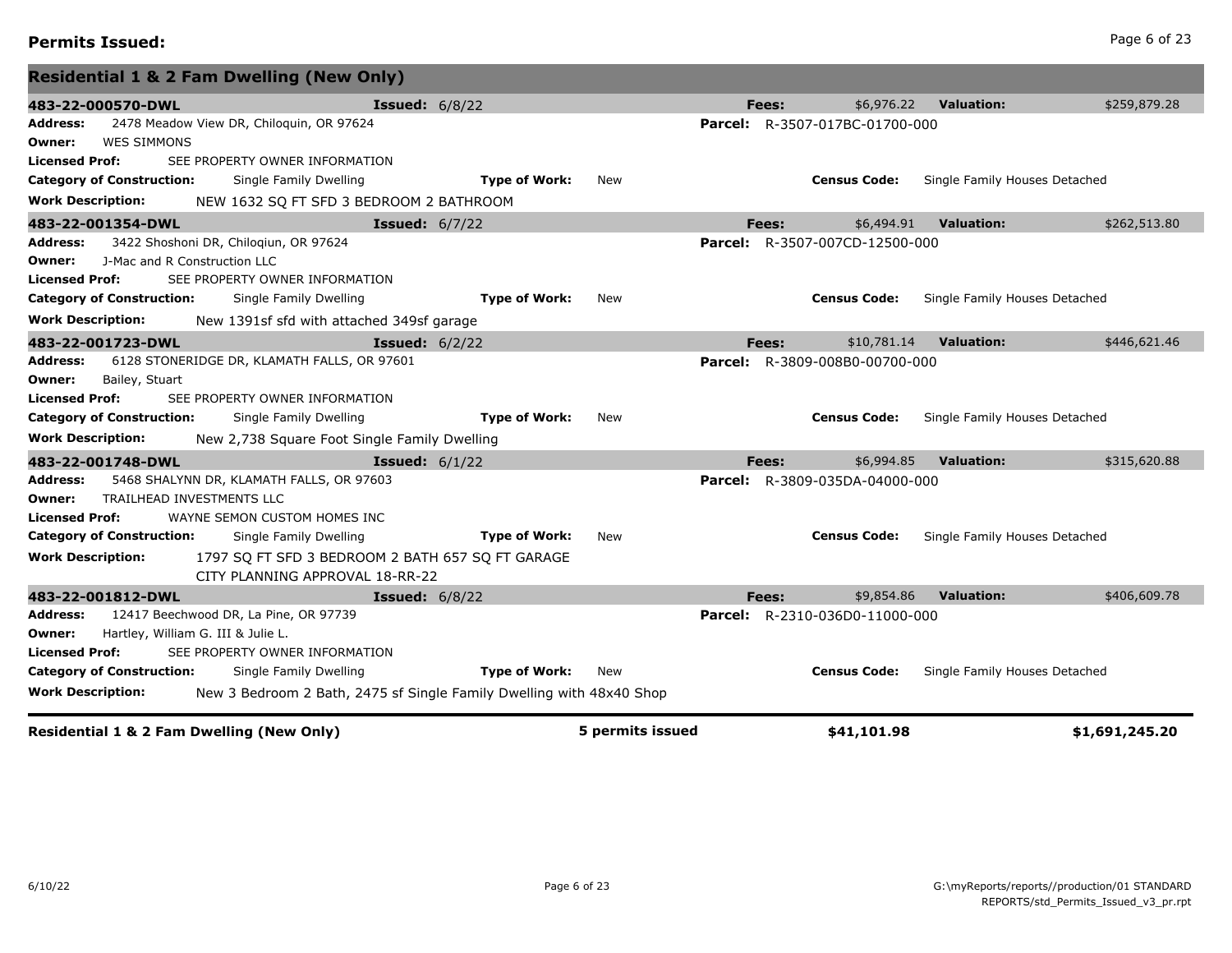| Address:                         | 218 Friendship DR, Chiloquin, OR 97624   |                                                   |                      |          | <b>Parcel:</b> R-3407-027CB-00900-000 |          |                   |              |
|----------------------------------|------------------------------------------|---------------------------------------------------|----------------------|----------|---------------------------------------|----------|-------------------|--------------|
| Owner:                           | Caputo, David John                       |                                                   |                      |          |                                       |          |                   |              |
| <b>Licensed Prof:</b>            | SEE PROPERTY OWNER INFORMATION           |                                                   |                      |          |                                       |          |                   |              |
| <b>Category of Construction:</b> |                                          |                                                   | <b>Type of Work:</b> |          |                                       |          |                   |              |
| <b>Work Description:</b>         | MH Placement                             |                                                   |                      |          |                                       |          |                   |              |
| 483-22-001616-ELEC               |                                          | <b>Issued:</b> 6/3/22                             |                      |          | Fees:                                 | \$310.74 | <b>Valuation:</b> | \$126,691.00 |
| Address:                         | 20990 HWY 140 E, DAIRY, OR 97625         |                                                   |                      |          | <b>Parcel:</b> R-3811-V3300-00300-000 |          |                   |              |
| Owner:                           | FOX DELBERT E & DIAHN S                  |                                                   |                      |          |                                       |          |                   |              |
| <b>Licensed Prof:</b>            |                                          |                                                   |                      |          |                                       |          |                   |              |
| <b>Category of Construction:</b> | Other                                    |                                                   | <b>Type of Work:</b> | Other    |                                       |          |                   |              |
| <b>Work Description:</b>         | install pv solar on roof                 |                                                   |                      |          |                                       |          |                   |              |
| 483-22-001805-ELEC-01            |                                          | <b>Issued:</b> 6/6/22                             |                      |          | Fees:                                 | \$163.52 | <b>Valuation:</b> | \$0.00       |
| <b>Address:</b>                  | 153521 Twilla CT, La Pine, OR 97739      |                                                   |                      |          | <b>Parcel:</b> R-2309-002B0-01200-000 |          |                   |              |
| Owner:                           | Guinn, Cameron & Shannon                 |                                                   |                      |          |                                       |          |                   |              |
| <b>Licensed Prof:</b>            | SEE PROPERTY OWNER INFORMATION           |                                                   |                      |          |                                       |          |                   |              |
| <b>Category of Construction:</b> |                                          |                                                   | <b>Type of Work:</b> |          |                                       |          |                   |              |
| <b>Work Description:</b>         |                                          | New 30x76 Modular Dwelling                        |                      |          |                                       |          |                   |              |
| 483-22-001876-ELEC               |                                          | <b>Issued:</b> $6/2/22$                           |                      |          | Fees:                                 | \$285.38 | <b>Valuation:</b> | \$0.00       |
| <b>Address:</b>                  | 3323 BARNES WAY, KLAMATH FALLS, OR 97603 |                                                   |                      |          | <b>Parcel:</b> R-3909-012BA-07500-000 |          |                   |              |
| Owner:                           | LEE DENNIS EUGENE & JULIE MICHELLE       |                                                   |                      |          |                                       |          |                   |              |
| <b>Licensed Prof:</b>            | <b>HORIZON PWR SC LLC</b>                |                                                   |                      |          |                                       |          |                   |              |
| <b>Category of Construction:</b> |                                          | Single Family Dwelling                            | <b>Type of Work:</b> | Addition |                                       |          |                   |              |
| <b>Work Description:</b>         |                                          | Installation of 5.6 kW photovoltaic solar system. |                      |          |                                       |          |                   |              |
| 483-22-001894-ELEC-01            |                                          | <b>Issued:</b> $6/2/22$                           |                      |          | Fees:                                 | \$128.35 | <b>Valuation:</b> | \$0.00       |
| <b>Address:</b>                  | 2047 Gary ST, Klamath Falls, OR 97603    |                                                   |                      |          | <b>Parcel:</b> R-3909-002BC-00601-000 |          |                   |              |
| Owner:                           | Cox, Jacob L. & Tanner E.                |                                                   |                      |          |                                       |          |                   |              |
| <b>Licensed Prof:</b>            | GREAT AMERICAN CONTRACTING LLC           |                                                   |                      |          |                                       |          |                   |              |
| <b>Category of Construction:</b> |                                          |                                                   | <b>Type of Work:</b> |          |                                       |          |                   |              |
| <b>Work Description:</b>         | 2 Bedroom Addition                       |                                                   |                      |          |                                       |          |                   |              |

**483-22-001229-ELEC-01 Issued:** 6/8/22 **Fees:** \$163.52 **Valuation:** \$0.00

**483-22-001531-ELEC-01 Issued:** 6/2/22 **Fees:** \$163.52 **Valuation:** \$0.00

**Address:** 13081 HIGHWAY 140 E, KLAMATH FALLS, OR 97603 **Parcel:** R-3910-015D0-00200-000

**Owner:** STEWKS LLC

**Residential Electrical**

**Licensed Prof:** SYNERGY UTILITY SERVICES LLC

**Work Description:** NEW MANUFACTURE HOME

**Category of Construction:** Manufactured Dwelling **Type of Work:** New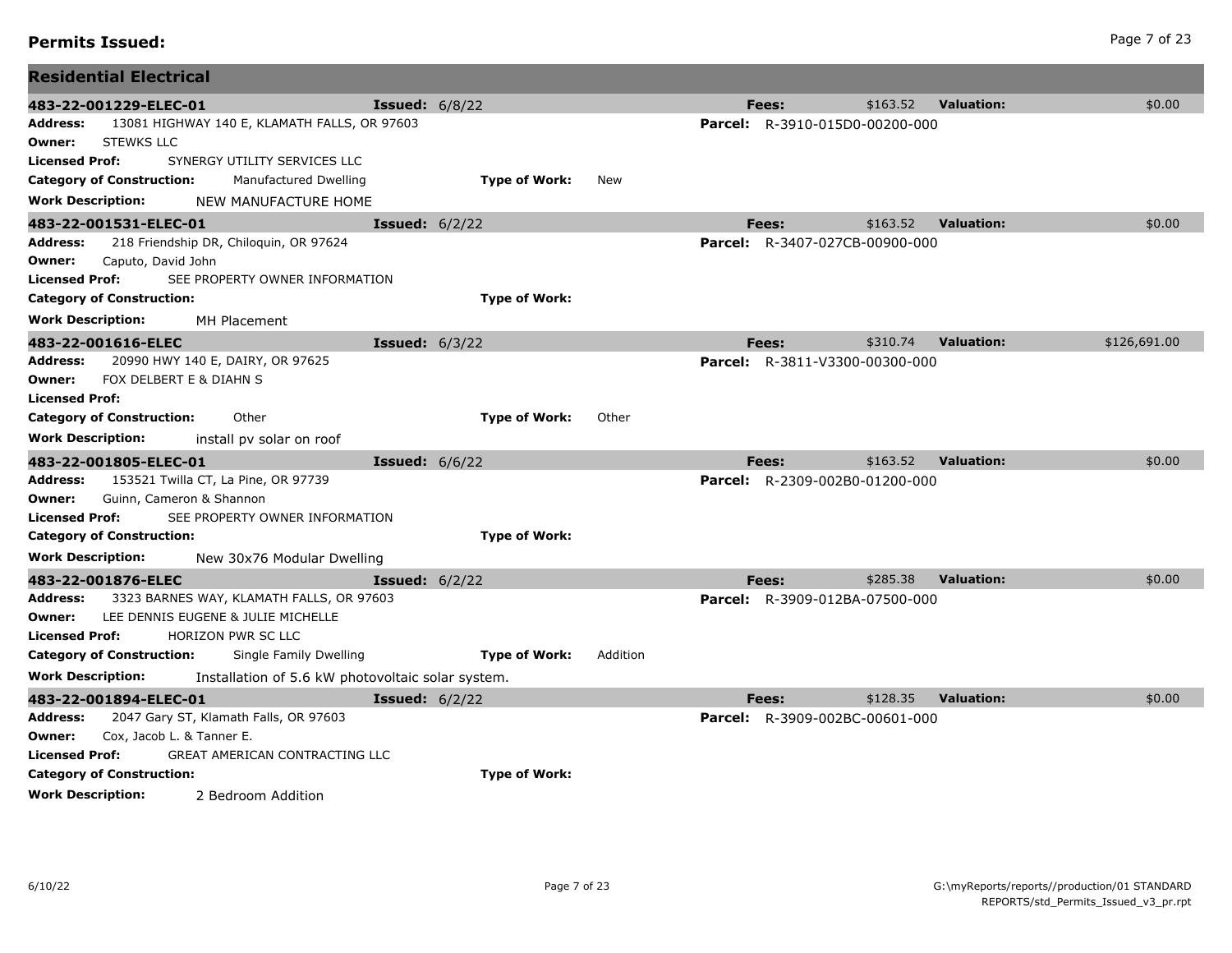| 483-22-001904-ELEC-01                                                    | <b>Issued:</b> $6/7/22$                                   | Fees:        | \$163.52                              | <b>Valuation:</b> | \$0.00 |
|--------------------------------------------------------------------------|-----------------------------------------------------------|--------------|---------------------------------------|-------------------|--------|
| Address:<br>5825 SOUTHGATE DR, KLAMATH FALLS, OR 97603                   |                                                           |              | <b>Parcel:</b> R-3909-012CB-01900-000 |                   |        |
| <b>REUS RUDI P</b><br>Owner:                                             |                                                           |              |                                       |                   |        |
| Licensed Prof:<br>PURE LIGHT POWER LLC                                   |                                                           |              |                                       |                   |        |
| <b>Category of Construction:</b>                                         | <b>Type of Work:</b>                                      |              |                                       |                   |        |
| Work Description:<br>5.04 kw solar Installation on customers house       |                                                           |              |                                       |                   |        |
| 483-22-001906-ELEC-01                                                    | <b>Issued:</b> $6/7/22$                                   | Fees:        | \$163.52                              | <b>Valuation:</b> | \$0.00 |
| 4930 SUE DR, KLAMATH FALLS, OR 97601<br>Address:                         |                                                           |              | Parcel: R-3908-012A0-00700-000        |                   |        |
| Robert Sheldon<br>Owner:                                                 |                                                           |              |                                       |                   |        |
| <b>Licensed Prof:</b><br>PURE LIGHT POWER LLC                            |                                                           |              |                                       |                   |        |
| <b>Category of Construction:</b>                                         | <b>Type of Work:</b>                                      |              |                                       |                   |        |
| Work Description:<br>7.2 KW Solar installation on customers house        |                                                           |              |                                       |                   |        |
| 483-22-001908-ELEC-01                                                    | <b>Issued:</b> $6/7/22$                                   | <b>Fees:</b> | \$163.52                              | <b>Valuation:</b> | \$0.00 |
| Address:                                                                 |                                                           |              | <b>Parcel:</b> R-3908-012A0-00700-000 |                   |        |
| Owner:<br>Robert Sheldon<br>Licensed Prof:<br>PURE LIGHT POWER LLC       |                                                           |              |                                       |                   |        |
| <b>Category of Construction:</b>                                         | <b>Type of Work:</b>                                      |              |                                       |                   |        |
| Work Description:<br>6.48 KW Solar installation on garage                |                                                           |              |                                       |                   |        |
| 483-22-001911-ELEC-01                                                    | <b>Issued:</b> 6/7/22                                     | Fees:        | \$163.52                              | <b>Valuation:</b> | \$0.00 |
| Address:<br>4093 ROUND LAKE RD, KLAMATH FALLS, OR 97601                  |                                                           |              | <b>Parcel:</b> R-3908-008C0-00800-000 |                   |        |
| Owner:<br>Mona Mitchell                                                  |                                                           |              |                                       |                   |        |
| PURE LIGHT POWER LLC<br>Licensed Prof:                                   |                                                           |              |                                       |                   |        |
| <b>Category of Construction:</b>                                         | <b>Type of Work:</b>                                      |              |                                       |                   |        |
| Work Description:<br>9.36 KW Solar installation customers house          |                                                           |              |                                       |                   |        |
| 483-22-001914-ELEC-01                                                    | <b>Issued:</b> $6/7/22$                                   | Fees:        | \$163.52                              | <b>Valuation:</b> | \$0.00 |
| Address:<br>5520 AVALON ST, KLAMATH FALLS, OR 97603                      |                                                           |              | <b>Parcel:</b> R-3909-015CB-00500-000 |                   |        |
| WALKER FRED & SUSAN MARIE<br>Owner:                                      |                                                           |              |                                       |                   |        |
| Licensed Prof:<br>PURE LIGHT POWER LLC                                   |                                                           |              |                                       |                   |        |
| <b>Category of Construction:</b>                                         | <b>Type of Work:</b>                                      |              |                                       |                   |        |
| Work Description:                                                        | 12.96 KW solar installation on customers detatched garage |              |                                       |                   |        |
| 483-22-001925-ELEC-01                                                    | <b>Issued:</b> $6/7/22$                                   | Fees:        | \$96.32                               | <b>Valuation:</b> | \$0.00 |
| <b>Address:</b> 19022 EDLER ST, BLY, OR 97622                            |                                                           |              | <b>Parcel:</b> R-3714-003AB-07600-000 |                   |        |
| Owner:<br>Jerry Scripter                                                 |                                                           |              |                                       |                   |        |
| <b>Licensed Prof:</b><br>PURE LIGHT POWER LLC                            |                                                           |              |                                       |                   |        |
| <b>Category of Construction:</b>                                         | <b>Type of Work:</b>                                      |              |                                       |                   |        |
| <b>Work Description:</b><br>3.6 KW solar installation on customers house |                                                           |              |                                       |                   |        |

**Residential Electrical**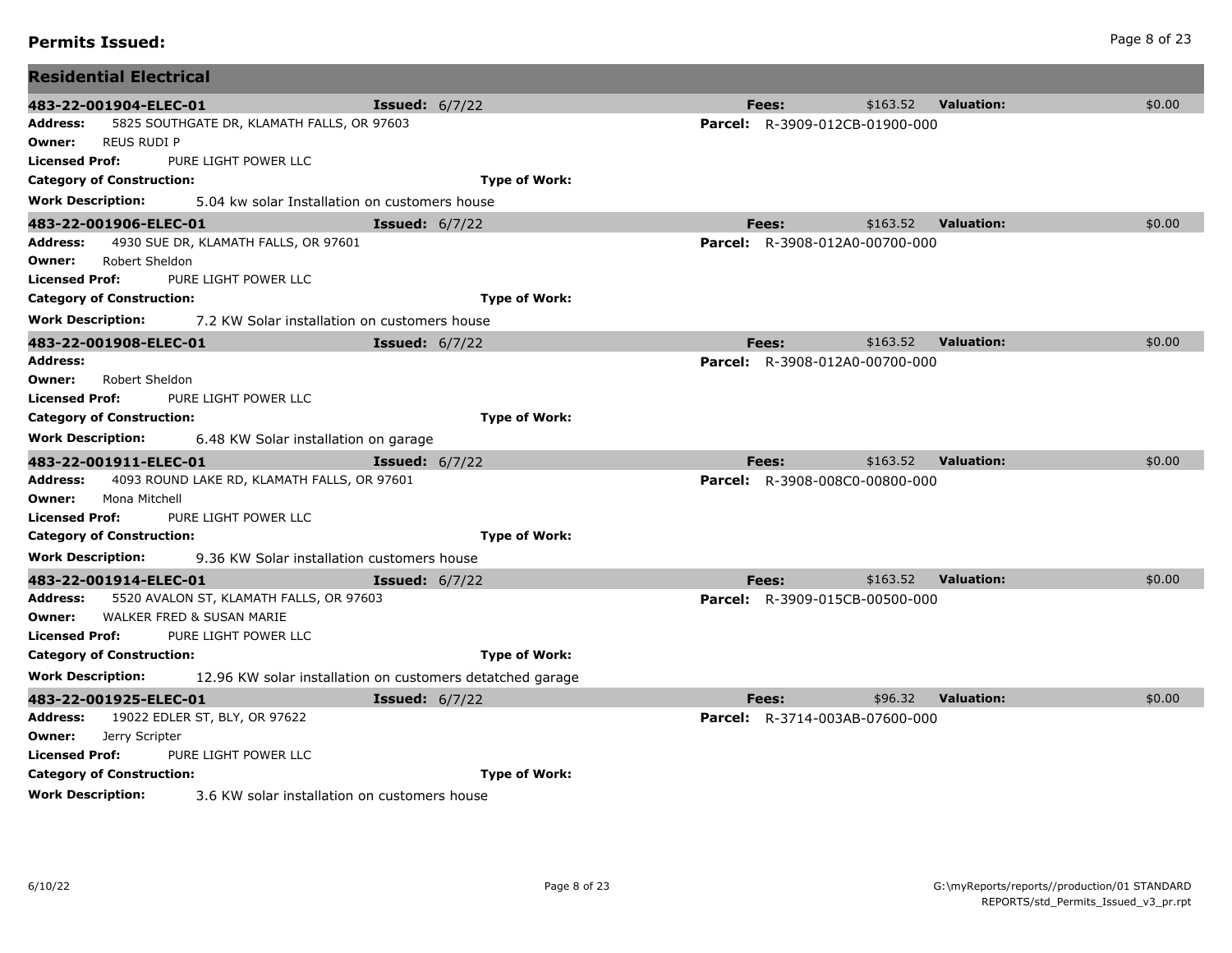| <b>Permits Issued:</b> | Page 9 of 23 |
|------------------------|--------------|
|------------------------|--------------|

| <b>Residential Electrical</b>                                               |                                                |                                       |          |                   |        |
|-----------------------------------------------------------------------------|------------------------------------------------|---------------------------------------|----------|-------------------|--------|
| 483-22-001928-ELEC-01                                                       | <b>Issued:</b> $6/7/22$                        | Fees:                                 | \$163.52 | <b>Valuation:</b> | \$0.00 |
| 1750 CARLSON DR, KLAMATH FALLS, OR 97603<br>Address:                        |                                                | <b>Parcel:</b> R-3909-001BA-00500-000 |          |                   |        |
| Raksha Patel<br>Owner:                                                      |                                                |                                       |          |                   |        |
| <b>Licensed Prof:</b><br>PURE LIGHT POWER LLC                               |                                                |                                       |          |                   |        |
| <b>Category of Construction:</b>                                            | <b>Type of Work:</b>                           |                                       |          |                   |        |
| <b>Work Description:</b>                                                    | 11.52 KW SOLAR INSTALLATION ON CUSTOMERS HOUSE |                                       |          |                   |        |
| 483-22-001930-ELEC-01                                                       | <b>Issued:</b> $6/7/22$                        | Fees:                                 | \$96.32  | <b>Valuation:</b> | \$0.00 |
| 40954 HWY 97 N, CHILOQUIN, OR 97624<br>Address:                             |                                                | <b>Parcel:</b> R-3407-028A0-00500-000 |          |                   |        |
| BERCHEM NICHOLAS JOHN RUSH<br>Owner:                                        |                                                |                                       |          |                   |        |
| PURE LIGHT POWER LLC<br><b>Licensed Prof:</b>                               |                                                |                                       |          |                   |        |
| <b>Category of Construction:</b>                                            | <b>Type of Work:</b>                           |                                       |          |                   |        |
| <b>Work Description:</b><br>4.32 KW Solar installation on detached shop     |                                                |                                       |          |                   |        |
| 483-22-001934-ELEC-01                                                       | <b>Issued: 6/7/22</b>                          | Fees:                                 | \$163.52 | <b>Valuation:</b> | \$0.00 |
| 5624 MASON LN, KLAMATH FALLS, OR 97601<br>Address:                          |                                                | <b>Parcel:</b> R-3908-001C0-01200-000 |          |                   |        |
| HAUGEN WARREN P & LISA S<br>Owner:                                          |                                                |                                       |          |                   |        |
| <b>Licensed Prof:</b><br>PURE LIGHT POWER LLC                               |                                                |                                       |          |                   |        |
| <b>Category of Construction:</b>                                            | <b>Type of Work:</b>                           |                                       |          |                   |        |
| <b>Work Description:</b><br>14.04 KW Solar installation on customers house. |                                                |                                       |          |                   |        |
| 483-22-001967-ELEC-01                                                       | <b>Issued:</b> $6/7/22$                        | Fees:                                 | \$163.52 | <b>Valuation:</b> | \$0.00 |
| 2943 HOPE ST, KLAMATH FALLS, OR 97603<br>Address:                           |                                                | <b>Parcel:</b> R-3909-002CD-05300-000 |          |                   |        |
| Harris, Heather E. & Billings, Steven M.<br>Owner:                          |                                                |                                       |          |                   |        |
| PURE LIGHT POWER LLC<br><b>Licensed Prof:</b>                               |                                                |                                       |          |                   |        |
| <b>Category of Construction:</b>                                            | <b>Type of Work:</b>                           |                                       |          |                   |        |
| <b>Work Description:</b><br>10.08 KW Solar Installation on Customer's House |                                                |                                       |          |                   |        |
| 483-22-002000-ELEC-01                                                       | <b>Issued:</b> $6/7/22$                        | Fees:                                 | \$163.52 | <b>Valuation:</b> | \$0.00 |
| 7654 LOST RIVER RD, KLAMATH FALLS, OR 97603<br>Address:                     |                                                | <b>Parcel:</b> R-3910-022CC-00500-000 |          |                   |        |
| Chaffin, Rick Allen & Corrie Nicole<br>Owner:                               |                                                |                                       |          |                   |        |
| <b>Licensed Prof:</b><br>PURE LIGHT POWER LLC                               |                                                |                                       |          |                   |        |
| <b>Category of Construction:</b>                                            | <b>Type of Work:</b>                           |                                       |          |                   |        |
| <b>Work Description:</b><br>8.64 KW Solar Installation on Customers House   |                                                |                                       |          |                   |        |
| 483-22-002007-ELEC-01                                                       | <b>Issued: 6/7/22</b>                          | Fees:                                 | \$96.32  | <b>Valuation:</b> | \$0.00 |
| Address:<br>3509 PINE TREE DR, KLAMATH FALLS, OR 97603                      |                                                | <b>Parcel:</b> R-3910-008AA-02400-000 |          |                   |        |
| FIELD NICOLAS A & SUZANNE M<br>Owner:                                       |                                                |                                       |          |                   |        |
| <b>Licensed Prof:</b><br>PURE LIGHT POWER LLC                               |                                                |                                       |          |                   |        |
| <b>Category of Construction:</b>                                            | <b>Type of Work:</b>                           |                                       |          |                   |        |
| <b>Work Description:</b><br>2.16 KW Solar Installation on Customers House   |                                                |                                       |          |                   |        |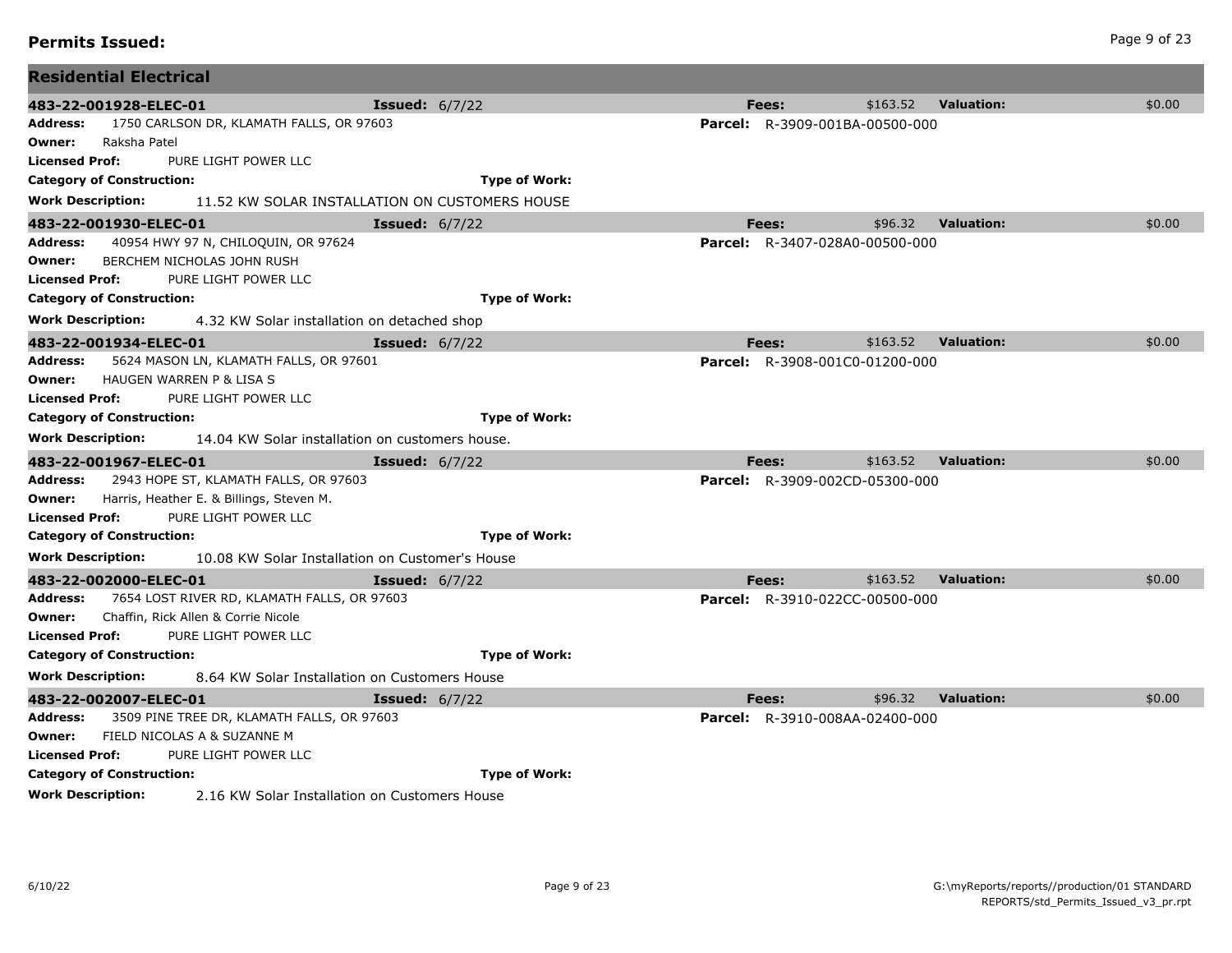| <b>Permits Issued:</b> | Page 10 of 23 |
|------------------------|---------------|
|------------------------|---------------|

| <b>Residential Electrical</b>                                                                                   |                                                           |            |                                                |                               |            |
|-----------------------------------------------------------------------------------------------------------------|-----------------------------------------------------------|------------|------------------------------------------------|-------------------------------|------------|
| 483-22-002010-ELEC-01<br>4832 DRIFTWOOD DR, KLAMATH FALLS, OR 97603<br>Address:<br>Owner:<br>Haight, Theresa D. | <b>Issued: 6/7/22</b>                                     |            | Fees:<br><b>Parcel:</b> R-3909-014AB-06200-000 | \$96.32<br><b>Valuation:</b>  | \$0.00     |
| PURE LIGHT POWER LLC<br>Licensed Prof:                                                                          |                                                           |            |                                                |                               |            |
| <b>Category of Construction:</b>                                                                                | <b>Type of Work:</b>                                      |            |                                                |                               |            |
| Work Description:<br>4.32 KW Solar Installation on Customers House                                              |                                                           |            |                                                |                               |            |
| 483-22-002012-ELEC-01                                                                                           | <b>Issued:</b> $6/7/22$                                   |            | Fees:                                          | \$163.52<br><b>Valuation:</b> | \$0.00     |
| Address:<br>3344 PINE GROVE RD, KLAMATH FALLS, OR 97603                                                         |                                                           |            | <b>Parcel:</b> R-3910-009AC-00100-000          |                               |            |
| Owner:<br>Taylor, Jason D. & Anna M.                                                                            |                                                           |            |                                                |                               |            |
| PURE LIGHT POWER LLC<br>Licensed Prof:                                                                          |                                                           |            |                                                |                               |            |
| <b>Category of Construction:</b>                                                                                | <b>Type of Work:</b>                                      |            |                                                |                               |            |
| <b>Work Description:</b>                                                                                        | 11.52 KW Solar Installation on Customers Detached Barn    |            |                                                |                               |            |
| 483-22-002037-ELEC                                                                                              | <b>Issued:</b> $6/2/22$                                   |            | Fees:                                          | \$115.36<br><b>Valuation:</b> | \$1,300.00 |
| 149528 VIOLA CIR, LA PINE, OR 97739<br>Address:                                                                 |                                                           |            | <b>Parcel:</b> R-2309-013C0-03300-000          |                               |            |
| POE MICHAEL L REVOC LIV TRUST<br>Owner:                                                                         |                                                           |            |                                                |                               |            |
| <b>Licensed Prof:</b>                                                                                           |                                                           |            |                                                |                               |            |
| <b>Category of Construction:</b><br>Single Family Dwelling                                                      | <b>Type of Work:</b>                                      | New        |                                                |                               |            |
| <b>Work Description:</b><br>install a new 50-amp RV plug behind house.                                          |                                                           |            |                                                |                               |            |
| 483-22-002041-ELEC                                                                                              | <b>Issued:</b> $6/2/22$                                   |            | Fees:                                          | \$523.34<br><b>Valuation:</b> | \$0.00     |
| 10227 CRYSTAL SPRINGS RD, KLAMATH FALLS, OR 97603<br>Address:                                                   |                                                           |            | <b>Parcel:</b> R-3910-02000-00901-000          |                               |            |
| KNOLL B PAULETTE TRUSTEE &<br>Owner:<br><b>Licensed Prof:</b><br>BOYD DYER ELECTRIC INC                         |                                                           |            |                                                |                               |            |
| <b>Category of Construction:</b><br>Single Family Dwelling                                                      | <b>Type of Work:</b>                                      | Alteration |                                                |                               |            |
| <b>Work Description:</b><br>400 AMP SERVICE                                                                     |                                                           |            |                                                |                               |            |
| 483-22-002044-ELEC                                                                                              | <b>Issued:</b> $6/2/22$                                   |            | Fees:                                          | \$132.16<br><b>Valuation:</b> | \$0.00     |
| 22425 HWY 140 E, DAIRY, OR 97625<br>Address:                                                                    |                                                           |            | <b>Parcel:</b> R-3811-V34B0-00200-000          |                               |            |
| Moffitt, Phillip G. & Barbara J.<br>Owner:                                                                      |                                                           |            |                                                |                               |            |
| <b>Licensed Prof:</b><br>SEE PROPERTY OWNER INFORMATION                                                         |                                                           |            |                                                |                               |            |
| <b>Category of Construction:</b><br>Single Family Dwelling                                                      | <b>Type of Work:</b>                                      | Alteration |                                                |                               |            |
| <b>Work Description:</b><br>Moving the lines                                                                    |                                                           |            |                                                |                               |            |
| 483-22-002054-ELEC                                                                                              | <b>Issued: 6/6/22</b>                                     |            | Fees:                                          | \$115.36<br><b>Valuation:</b> | \$0.00     |
| 5759 TINGLEY LN, KLAMATH FALLS, OR 97603<br>Address:                                                            |                                                           |            | <b>Parcel:</b> R-3909-01600-00603-000          |                               |            |
| LAMB LARRY F & CYNTHIA L<br>Owner:                                                                              |                                                           |            |                                                |                               |            |
| <b>Licensed Prof:</b><br>SEE PROPERTY OWNER INFORMATION                                                         |                                                           |            |                                                |                               |            |
| <b>Category of Construction:</b><br>Single Family Dwelling                                                      | <b>Type of Work:</b>                                      | Alteration |                                                |                               |            |
| Work Descrintion:                                                                                               | <b>DEDI ACE DAMACED WIDING HDCDADE OUTLETS AND LIGHTS</b> |            |                                                |                               |            |

**Work Description:** REPLACE DAMAGED WIRING UPGRADE OUTLETS AND LIGHTS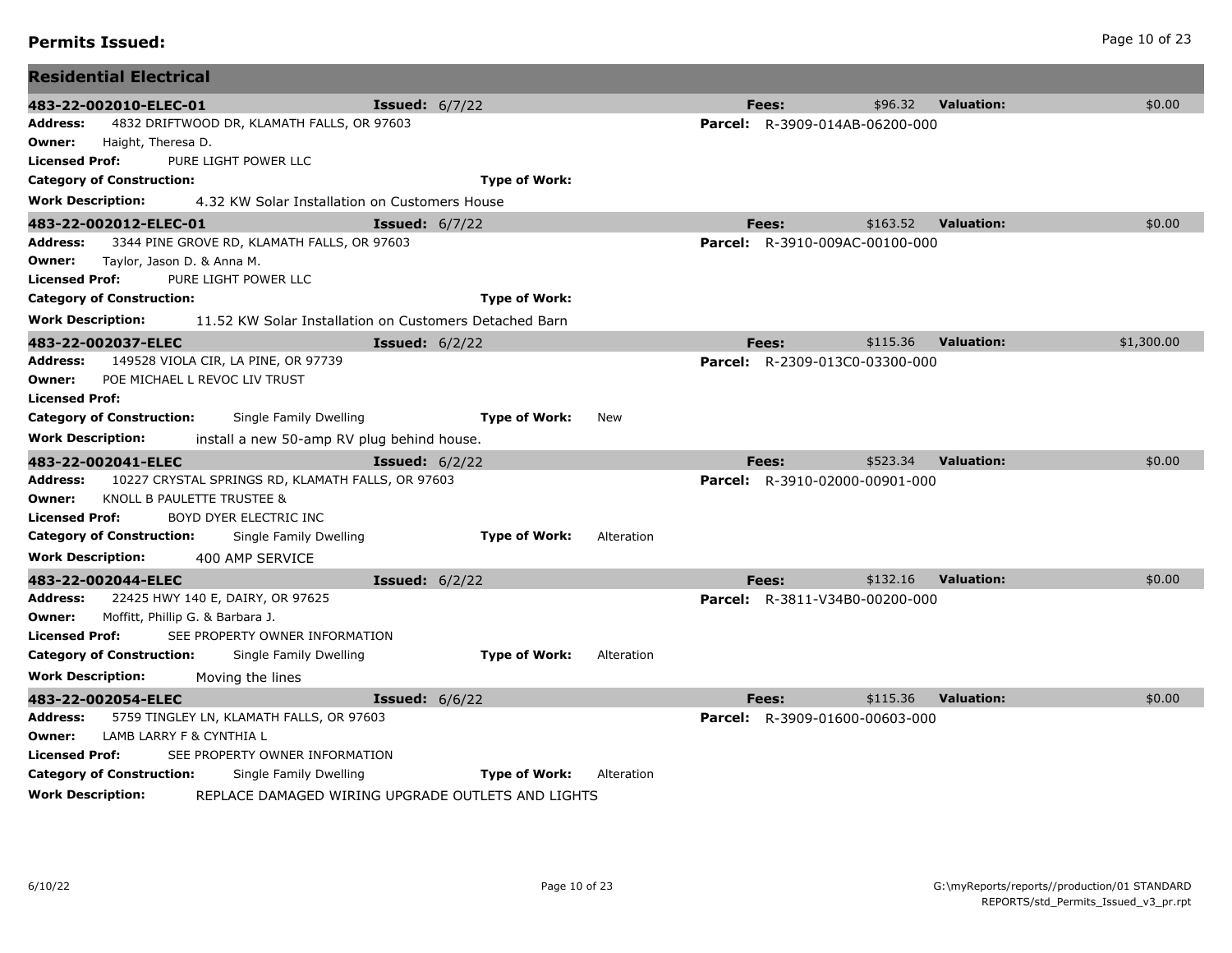| <b>Residential Electrical</b>                                                                                          |                         |            |                                       |          |                                  |
|------------------------------------------------------------------------------------------------------------------------|-------------------------|------------|---------------------------------------|----------|----------------------------------|
| 483-22-002055-ELEC                                                                                                     | <b>Issued:</b> $6/3/22$ |            | Fees:                                 | \$115.36 | \$1,000.00<br><b>Valuation:</b>  |
| 5358 EASTWOOD DR, KLAMATH FALLS, OR 97603<br>Address:<br><b>BURMAN ALBERT &amp; MARGIE</b><br>Owner:<br>Licensed Prof: |                         |            | <b>Parcel:</b> R-3909-014DB-05900-000 |          |                                  |
| <b>Category of Construction:</b><br>Single Family Dwelling                                                             | <b>Type of Work:</b>    | Addition   |                                       |          |                                  |
| <b>Work Description:</b><br>a/c hookup                                                                                 |                         |            |                                       |          |                                  |
| 483-22-002056-ELEC                                                                                                     | <b>Issued:</b> $6/3/22$ |            | Fees:                                 | \$211.68 | \$24,130.00<br><b>Valuation:</b> |
| Address:<br>5511 SHALYNN DR, KLAMATH FALLS, OR 97603<br><b>BROWER INC</b><br>Owner:<br>Licensed Prof:                  |                         |            | Parcel: R-3809-035DA-02400-000        |          |                                  |
| <b>Category of Construction:</b><br>Single Family Dwelling                                                             | <b>Type of Work:</b>    | Addition   |                                       |          |                                  |
| Work Description:<br>Installation of 4.4 Photovoltaic System                                                           |                         |            |                                       |          |                                  |
| 483-22-002059-ELEC                                                                                                     | <b>Issued:</b> $6/7/22$ |            | Fees:                                 | \$121.86 | <b>Valuation:</b><br>\$0.00      |
| 5507 WOCUS RD, KLAMATH FALLS, OR 97601<br>Address:                                                                     |                         |            | <b>Parcel:</b> R-3809-007C0-00800-000 |          |                                  |
| EVANS DIANA M<br>Owner:                                                                                                |                         |            |                                       |          |                                  |
| Licensed Prof:<br>SEE PROPERTY OWNER INFORMATION                                                                       |                         |            |                                       |          |                                  |
| <b>Category of Construction:</b><br>Single Family Dwelling                                                             | <b>Type of Work:</b>    | Alteration |                                       |          |                                  |
| <b>Work Description:</b><br>MINI SPLIT INSTALLATION                                                                    |                         |            |                                       |          |                                  |
| 483-22-002062-ELEC                                                                                                     | <b>Issued:</b> $6/3/22$ |            | Fees:                                 | \$170.02 | \$0.00<br><b>Valuation:</b>      |
| Address:<br>8349 BOOTH RD, KLAMATH FALLS, OR 97603<br>JACOB AND KATRINA SECK<br>Owner:                                 |                         |            | <b>Parcel:</b> R-3910-007A0-01800-000 |          |                                  |
| SEE PROPERTY OWNER INFORMATION<br>Licensed Prof:                                                                       |                         |            |                                       |          |                                  |
| <b>Category of Construction:</b><br>Single Family Dwelling                                                             | <b>Type of Work:</b>    | Alteration |                                       |          |                                  |
| <b>Work Description:</b><br>REPLACE ELECTRICAL PANEL                                                                   |                         |            |                                       |          |                                  |
| 483-22-002064-ELEC                                                                                                     | <b>Issued:</b> 6/3/22   |            | Fees:                                 | \$163.52 | <b>Valuation:</b><br>\$500.00    |
| 12721 HWY 66, KLAMATH FALLS, OR 97601<br>Address:                                                                      |                         |            | <b>Parcel:</b> R-3908-032A0-01700-000 |          |                                  |
| REVIS STEPHEN D<br>Owner:                                                                                              |                         |            |                                       |          |                                  |
| <b>Licensed Prof:</b>                                                                                                  |                         |            |                                       |          |                                  |
| <b>Category of Construction:</b><br>Single Family Dwelling                                                             | <b>Type of Work:</b>    | New        |                                       |          |                                  |
| Work Description:<br>Service Change                                                                                    |                         |            |                                       |          |                                  |
| 483-22-002067-ELEC                                                                                                     | <b>Issued: 6/3/22</b>   |            | Fees:                                 | \$448.90 | <b>Valuation:</b><br>\$49,930.00 |
| 62231 HWY 140 E, BLY, OR 97622<br>Address:                                                                             |                         |            | <b>Parcel:</b> R-3714-00200-01100-000 |          |                                  |
| MELSNESS FRANKLIN J &<br>Owner:<br><b>Licensed Prof:</b>                                                               |                         |            |                                       |          |                                  |
| <b>Category of Construction:</b><br>Single Family Dwelling                                                             | <b>Type of Work:</b>    | Addition   |                                       |          |                                  |
| Work Description:<br>Installation of 10.4 kW Photovoltaic System                                                       |                         |            |                                       |          |                                  |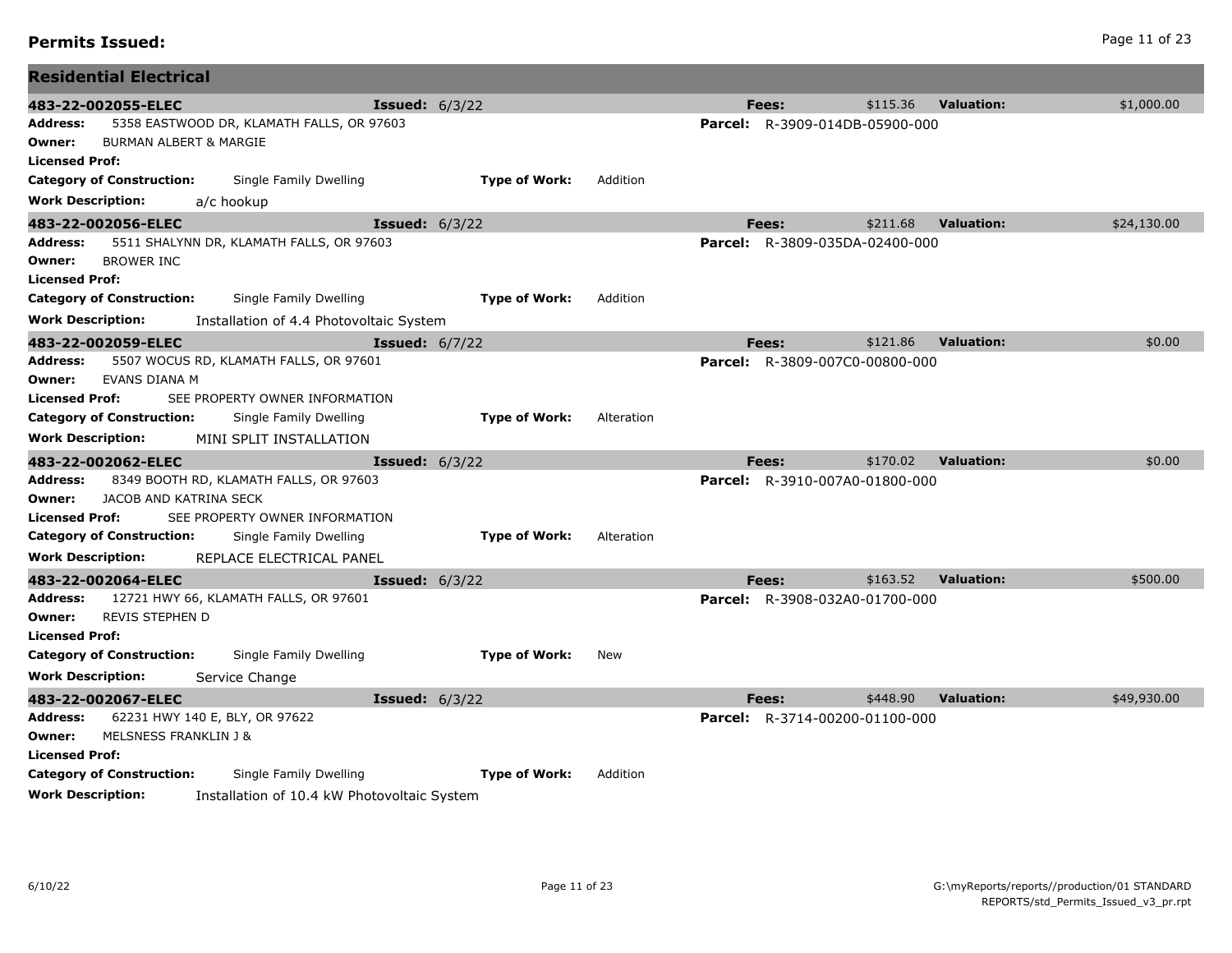| 483-22-002069-ELEC-01                 |                                             | <b>Issued:</b> $6/3/22$ |                      |                   |         | Fees:                                 | \$144.48               | <b>Valuation:</b> | \$0.00       |
|---------------------------------------|---------------------------------------------|-------------------------|----------------------|-------------------|---------|---------------------------------------|------------------------|-------------------|--------------|
| Address:                              | 0 BIG O WAY, ROCKY POINT, OR 97601          |                         |                      |                   |         | <b>Parcel:</b> R-3606-003AA-01100-000 |                        |                   |              |
| WILKENING WILLIAM K<br>Owner:         |                                             |                         |                      |                   |         |                                       |                        |                   |              |
| <b>Licensed Prof:</b>                 | SEE PROPERTY OWNER INFORMATION              |                         |                      |                   |         |                                       |                        |                   |              |
| <b>Category of Construction:</b>      | Other                                       |                         | <b>Type of Work:</b> | Other             |         |                                       |                        |                   |              |
| Work Description:                     | ELECTRICAL CONDUIT FOR FUTUTE HOME          |                         |                      |                   |         |                                       |                        |                   |              |
|                                       | <b>TRENCH INSPECTION</b>                    |                         |                      |                   |         |                                       |                        |                   |              |
| 483-22-002071-ELEC                    |                                             | <b>Issued:</b> $6/5/22$ |                      |                   |         | Fees:                                 | \$96.32                | <b>Valuation:</b> | \$20,075.00  |
| <b>Address:</b>                       | 7613 SKYLINE DR, KLAMATH FALLS, OR 97603    |                         |                      |                   | Parcel: |                                       | R-3910-006CB-00400-000 |                   |              |
| Owner:                                | EDWARDS DARWIN M & LETHA M                  |                         |                      |                   |         |                                       |                        |                   |              |
| <b>Licensed Prof:</b>                 |                                             |                         |                      |                   |         |                                       |                        |                   |              |
| <b>Category of Construction:</b>      | Single Family Dwelling                      |                         | <b>Type of Work:</b> | Other             |         |                                       |                        |                   |              |
| <b>Work Description:</b>              | install pv solar on roof                    |                         |                      |                   |         |                                       |                        |                   |              |
| 483-22-002072-ELEC                    |                                             | <b>Issued:</b> $6/5/22$ |                      |                   |         | Fees:                                 | \$687.68               | <b>Valuation:</b> | \$3,500.00   |
| <b>Address:</b>                       | 627 FORT JACK PINE DR, GILCHRIST, OR 97737  |                         |                      |                   |         | Parcel: R-2309-025A0-02700-000        |                        |                   |              |
| DULLUM GERALD WAYNE &<br>Owner:       |                                             |                         |                      |                   |         |                                       |                        |                   |              |
| <b>Licensed Prof:</b>                 |                                             |                         |                      |                   |         |                                       |                        |                   |              |
| <b>Category of Construction:</b>      | Single Family Dwelling                      |                         | <b>Type of Work:</b> | Alteration        |         |                                       |                        |                   |              |
| <b>Work Description:</b>              | Change Service to 400A                      |                         |                      |                   |         |                                       |                        |                   |              |
|                                       | Add a new 200A Loadcenter                   |                         |                      |                   |         |                                       |                        |                   |              |
|                                       | Add (2) 100A Loadcenters                    |                         |                      |                   |         |                                       |                        |                   |              |
| 483-22-002073-ELEC                    |                                             | <b>Issued:</b> $6/6/22$ |                      |                   |         | Fees:                                 | \$176.51               | <b>Valuation:</b> | \$5,000.00   |
| <b>Address:</b>                       | 2133 OGDEN ST, KLAMATH FALLS, OR 97603      |                         |                      |                   | Parcel: |                                       | R-3909-001BC-02300-000 |                   |              |
| Owner:                                | HAMILTON GREGERY D & VIRGINIA F             |                         |                      |                   |         |                                       |                        |                   |              |
| <b>Licensed Prof:</b>                 |                                             |                         |                      |                   |         |                                       |                        |                   |              |
| <b>Category of Construction:</b>      | Single Family Dwelling                      |                         | <b>Type of Work:</b> | Replacement       |         |                                       |                        |                   |              |
| <b>Work Description:</b>              | SERVICE UPGRADE, 2 BC'S                     |                         |                      |                   |         |                                       |                        |                   |              |
| 483-22-002113-ELEC                    |                                             | <b>Issued:</b> 6/7/22   |                      |                   |         | Fees:                                 | \$228.48               | <b>Valuation:</b> | \$6,850.00   |
| Address:                              | 2351 RADCLIFFE AVE, KLAMATH FALLS, OR 97601 |                         |                      |                   | Parcel: |                                       | R-3809-033DD-05800-000 |                   |              |
| <b>HUTZELL THOMAS &amp;</b><br>Owner: |                                             |                         |                      |                   |         |                                       |                        |                   |              |
| <b>Licensed Prof:</b>                 |                                             |                         |                      |                   |         |                                       |                        |                   |              |
| <b>Category of Construction:</b>      | Single Family Dwelling                      |                         | <b>Type of Work:</b> | Alteration        |         |                                       |                        |                   |              |
| Work Description:                     | - D003664 - SERVICE RELOCATION              |                         |                      |                   |         |                                       |                        |                   |              |
|                                       |                                             |                         |                      |                   |         |                                       |                        |                   |              |
| <b>Residential Electrical</b>         |                                             |                         |                      | 35 permits issued |         |                                       | \$6,686.54             |                   | \$238,976.00 |

**Residential Electrical**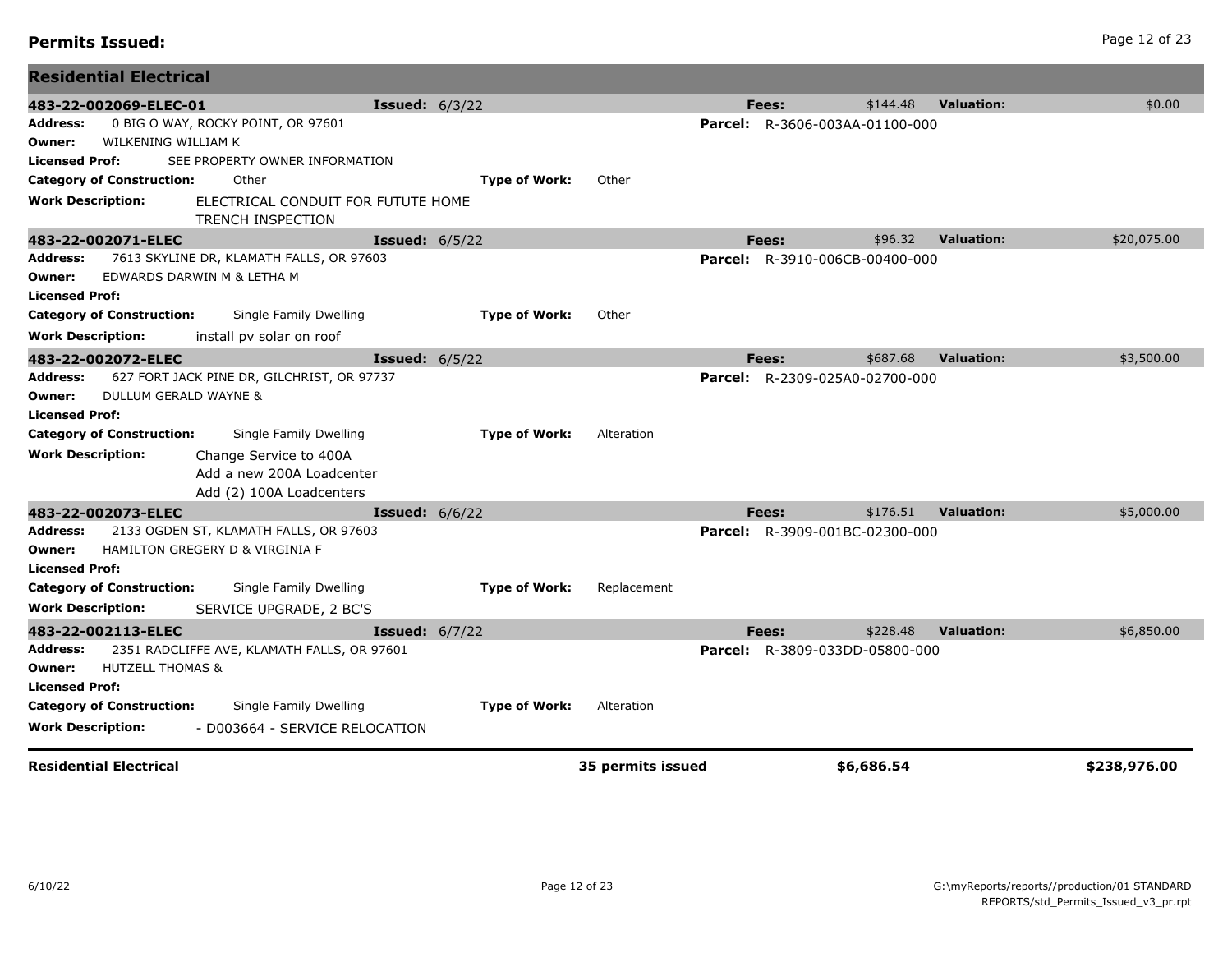# **Permits Issued:** Page 13 of 23

| <b>Residential Manufactured Dwelling</b>                        |                         |                      |                  |         |       |                                       |                               |                                  |        |
|-----------------------------------------------------------------|-------------------------|----------------------|------------------|---------|-------|---------------------------------------|-------------------------------|----------------------------------|--------|
| 483-22-001229-MD                                                | <b>Issued:</b> $6/8/22$ |                      |                  |         | Fees: | \$3,098.16                            | <b>Valuation:</b>             |                                  | \$0.00 |
| 13081 HIGHWAY 140 E, KLAMATH FALLS, OR 97603<br><b>Address:</b> |                         |                      |                  |         |       | <b>Parcel:</b> R-3910-015D0-00200-000 |                               |                                  |        |
| <b>STEWKS LLC</b><br>Owner:                                     |                         |                      |                  |         |       |                                       |                               |                                  |        |
| <b>WAYNE G KINDT</b><br><b>Licensed Prof:</b>                   |                         |                      |                  |         |       |                                       |                               |                                  |        |
| <b>Category of Construction:</b><br>Manufactured Dwelling       |                         | <b>Type of Work:</b> | New              |         |       | <b>Census Code:</b>                   |                               | Manufactured Home (Mobile Homes) |        |
| <b>Work Description:</b><br>NEW MANUFACTURE HOME                |                         |                      |                  |         |       |                                       |                               |                                  |        |
| 483-22-001531-MD                                                | <b>Issued:</b> $6/2/22$ |                      |                  |         | Fees: | \$1,772.16                            | <b>Valuation:</b>             |                                  | \$0.00 |
| 218 Friendship DR, Chiloquin, OR 97624<br>Address:              |                         |                      |                  | Parcel: |       | R-3407-027CB-00900-000                |                               |                                  |        |
| Caputo, David John<br>Owner:                                    |                         |                      |                  |         |       |                                       |                               |                                  |        |
| <b>Licensed Prof:</b><br>SEE PROPERTY OWNER INFORMATION         |                         |                      |                  |         |       |                                       |                               |                                  |        |
| <b>Category of Construction:</b><br>Manufactured Dwelling       |                         | <b>Type of Work:</b> | New              |         |       | <b>Census Code:</b>                   | Single Family Houses Detached |                                  |        |
| <b>Work Description:</b><br>MH Placement                        |                         |                      |                  |         |       |                                       |                               |                                  |        |
| 483-22-001805-MD                                                | <b>Issued:</b> $6/6/22$ |                      |                  |         | Fees: | \$3,534.96                            | <b>Valuation:</b>             |                                  | \$0.00 |
| 153521 Twilla CT, La Pine, OR 97739<br><b>Address:</b>          |                         |                      |                  | Parcel: |       | R-2309-002B0-01200-000                |                               |                                  |        |
| Guinn, Cameron & Shannon<br>Owner:                              |                         |                      |                  |         |       |                                       |                               |                                  |        |
| <b>Licensed Prof:</b><br>SEE PROPERTY OWNER INFORMATION         |                         |                      |                  |         |       |                                       |                               |                                  |        |
| <b>Category of Construction:</b><br>Manufactured Dwelling       |                         | <b>Type of Work:</b> | New              |         |       | <b>Census Code:</b>                   |                               | Manufactured Home (Mobile Homes) |        |
| <b>Work Description:</b><br>New 30x76 Modular Dwelling          |                         |                      |                  |         |       |                                       |                               |                                  |        |
| <b>Residential Manufactured Dwelling</b>                        |                         |                      | 3 permits issued |         |       | \$8,405.28                            |                               |                                  | \$0.00 |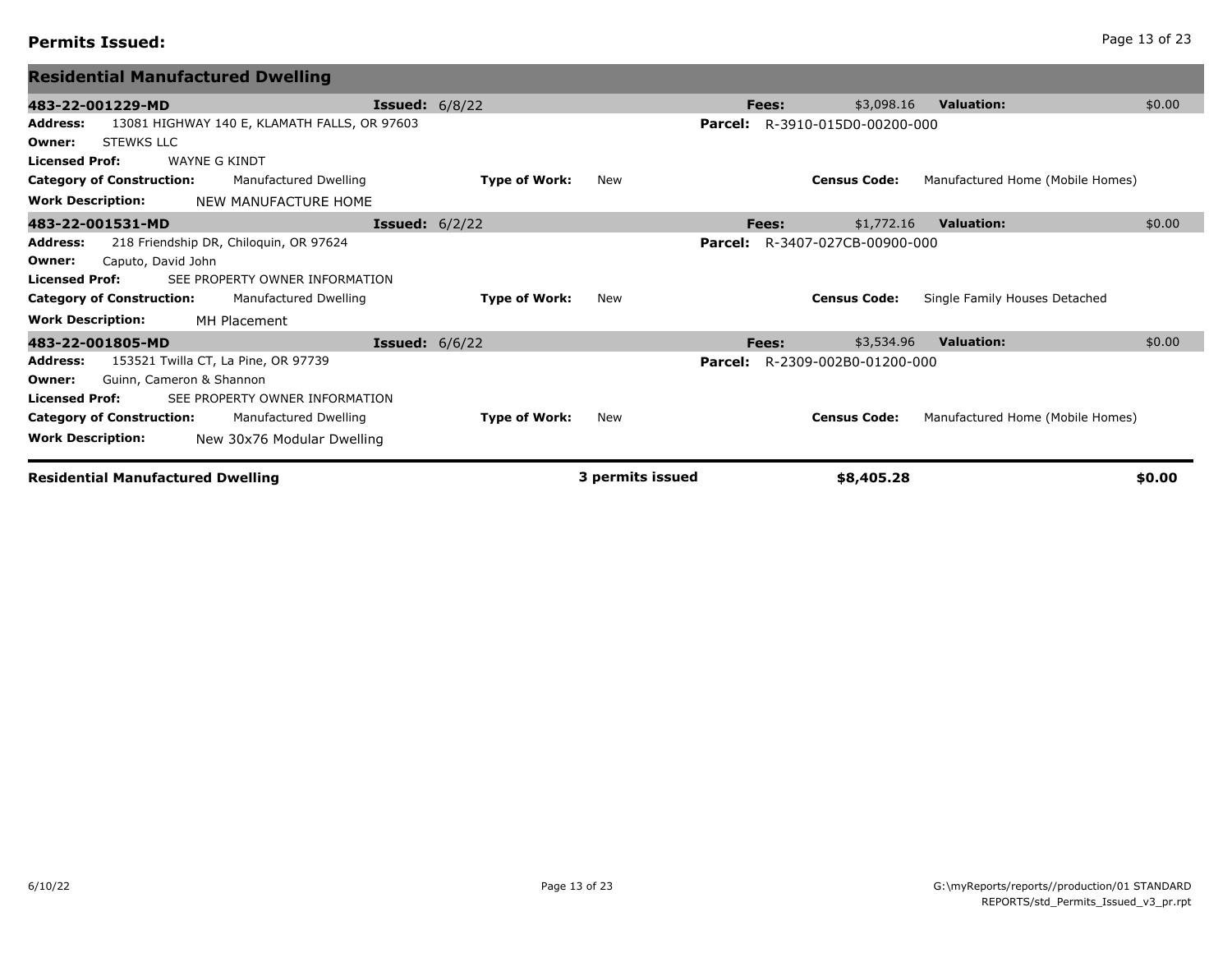| Page 14 of 23 |  |  |
|---------------|--|--|
|               |  |  |

## **Permits Issued:** Page 14 of 23

| <b>Residential Mechanical</b>                                                   |                                                   |             |                                       |          |                   |             |
|---------------------------------------------------------------------------------|---------------------------------------------------|-------------|---------------------------------------|----------|-------------------|-------------|
| 483-22-001894-MECH-01                                                           | <b>Issued:</b> $6/2/22$                           |             | Fees:                                 | \$96.32  | <b>Valuation:</b> | \$0.00      |
| 2047 Gary ST, Klamath Falls, OR 97603<br>Address:                               |                                                   |             | <b>Parcel:</b> R-3909-002BC-00601-000 |          |                   |             |
| Cox, Jacob L. & Tanner E.<br>Owner:                                             |                                                   |             |                                       |          |                   |             |
| GREAT AMERICAN CONTRACTING LLC<br><b>Licensed Prof:</b>                         |                                                   |             |                                       |          |                   |             |
| <b>Category of Construction:</b>                                                | <b>Type of Work:</b>                              |             |                                       |          |                   |             |
| <b>Work Description:</b><br>2 Bedroom Addition                                  |                                                   |             |                                       |          |                   |             |
| 483-22-001995-MECH                                                              | <b>Issued: 6/3/22</b>                             |             | Fees:                                 | \$96.32  | <b>Valuation:</b> | \$0.00      |
| Address:<br>4647 WINTER AVE, KLAMATH FALLS, OR 97603                            |                                                   |             | <b>Parcel:</b> R-3909-011BD-06100-000 |          |                   |             |
| SHASTA GLEN MANUFACTURED HOME PARK LLC<br>Owner:                                |                                                   |             |                                       |          |                   |             |
| <b>Licensed Prof:</b><br>SEE PROPERTY OWNER INFORMATION                         |                                                   |             |                                       |          |                   |             |
| <b>Category of Construction:</b><br>Other                                       | <b>Type of Work:</b>                              | <b>New</b>  |                                       |          |                   |             |
| <b>Work Description:</b><br>Gas Line for Range                                  |                                                   |             |                                       |          |                   |             |
| 483-22-002026-MECH                                                              | <b>Issued:</b> $6/1/22$                           |             | Fees:                                 | \$161.28 | <b>Valuation:</b> | \$19,200.00 |
| 2500 LINDLEY WAY, KLAMATH FALLS, OR 97601<br>Address:                           |                                                   |             | <b>Parcel:</b> R-3909-005BC-00700-000 |          |                   |             |
| CLARK JENNIFER A & AARON S<br>Owner:                                            |                                                   |             |                                       |          |                   |             |
| <b>Licensed Prof:</b>                                                           |                                                   |             |                                       |          |                   |             |
| <b>Category of Construction:</b><br>Single Family Dwelling                      | <b>Type of Work:</b>                              | Replacement |                                       |          |                   |             |
| <b>Work Description:</b><br>gas furnace, a/c, range vent, bath fans, gas piping |                                                   |             |                                       |          |                   |             |
| 483-22-002042-MECH                                                              | <b>Issued:</b> $6/2/22$                           |             | Fees:                                 | \$96.32  | <b>Valuation:</b> | \$500.00    |
| 20729 CRESCENT LAKE HWY, CRESCENT LAKE, OR 97733<br>Address:                    |                                                   |             | <b>Parcel:</b> R-2406-001BD-02900-000 |          |                   |             |
| DERSHON DONNA JO DAMMEN TRUSTEE &<br>Owner:                                     |                                                   |             |                                       |          |                   |             |
| <b>Licensed Prof:</b>                                                           |                                                   |             |                                       |          |                   |             |
| <b>Category of Construction:</b><br>Single Family Dwelling                      | <b>Type of Work:</b>                              | Alteration  |                                       |          |                   |             |
| <b>Work Description:</b>                                                        | moved propane tank and extended under ground line |             |                                       |          |                   |             |
| 483-22-002057-MECH                                                              | <b>Issued:</b> $6/3/22$                           |             | Fees:                                 | \$96.32  | <b>Valuation:</b> | \$1,000.00  |
| 24247 OWENS RD, KLAMATH FALLS, OR 97603<br>Address:                             |                                                   |             | Parcel: R-4108-01700-00300-000        |          |                   |             |
| RAMIREZ DAVID M & CHERYLE-MAY<br>Owner:                                         |                                                   |             |                                       |          |                   |             |
| <b>Licensed Prof:</b>                                                           |                                                   |             |                                       |          |                   |             |
| <b>Category of Construction:</b><br>Single Family Dwelling                      | <b>Type of Work:</b>                              | New         |                                       |          |                   |             |
| <b>Work Description:</b><br>install gas stove                                   |                                                   |             |                                       |          |                   |             |
| 483-22-002084-MECH                                                              | <b>Issued:</b> 6/6/22                             |             | Fees:                                 | \$96.32  | <b>Valuation:</b> | \$3,000.00  |
| 5201 BARTLETT AVE, KLAMATH FALLS, OR 97603<br>Address:                          |                                                   |             | <b>Parcel:</b> R-3909-014AB-01300-000 |          |                   |             |
| FOLLANSBEE DOUGLAS W<br>Owner:                                                  |                                                   |             |                                       |          |                   |             |
| <b>Licensed Prof:</b>                                                           |                                                   |             |                                       |          |                   |             |
| <b>Category of Construction:</b><br>Single Family Dwelling                      | <b>Type of Work:</b>                              | Replacement |                                       |          |                   |             |
| <b>Work Description:</b><br>INSTALLING A/C                                      |                                                   |             |                                       |          |                   |             |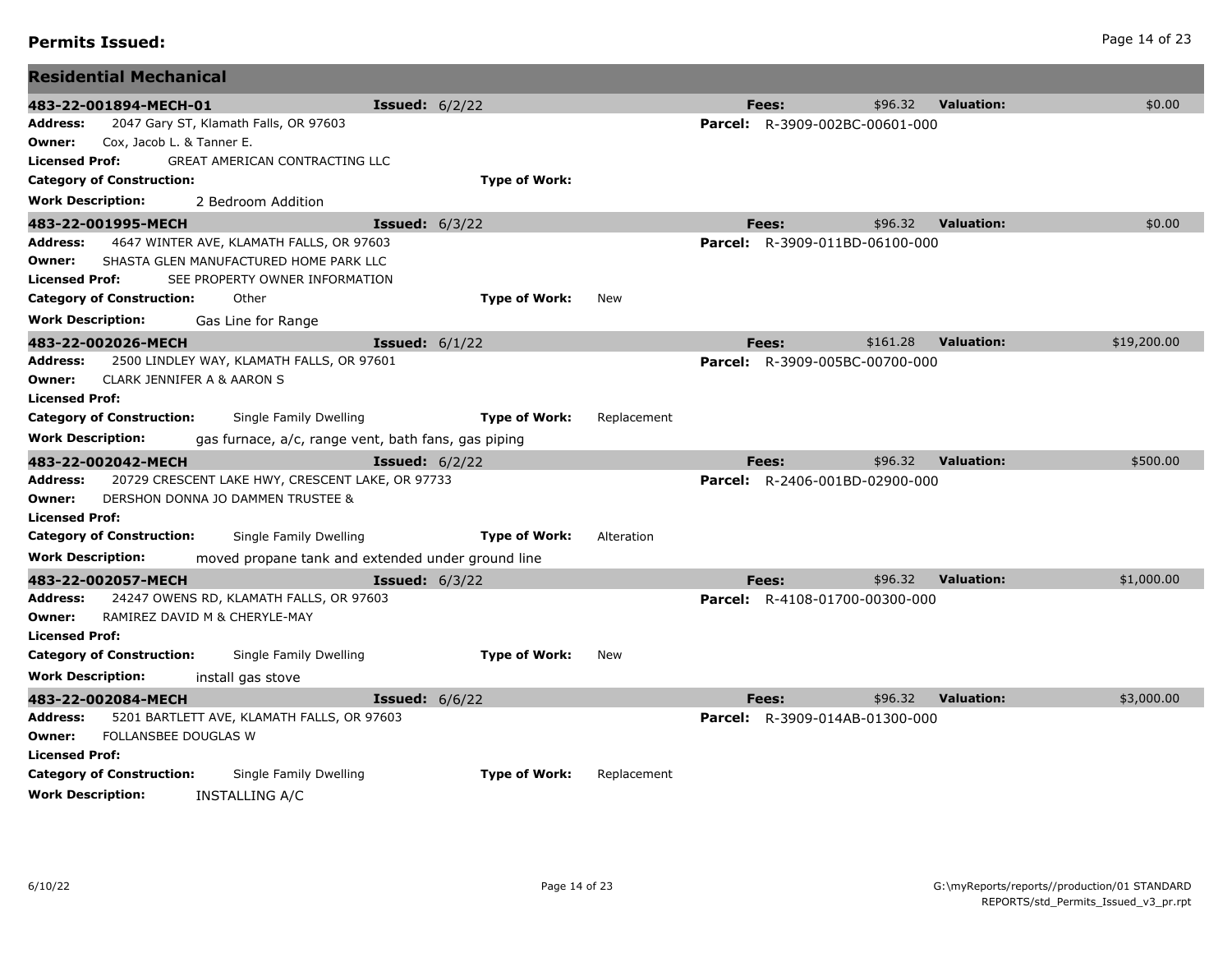| 483-22-002091-MECH               |                         |                                                                       | <b>Issued:</b> $6/6/22$ |                      |             | Fees:                                          | \$96.32             | <b>Valuation:</b> | \$200.00                         |
|----------------------------------|-------------------------|-----------------------------------------------------------------------|-------------------------|----------------------|-------------|------------------------------------------------|---------------------|-------------------|----------------------------------|
| Address:                         |                         | 357 RIDDLE RD, CRESCENT, OR 97733                                     |                         |                      |             | <b>Parcel:</b> R-2408-036DC-02900-000          |                     |                   |                                  |
| Owner:                           |                         | CAMPBELL CLIVE W & CAROL L                                            |                         |                      |             |                                                |                     |                   |                                  |
| Licensed Prof:                   |                         |                                                                       |                         |                      |             |                                                |                     |                   |                                  |
| <b>Category of Construction:</b> |                         | Manufactured Dwelling                                                 |                         | <b>Type of Work:</b> | Other       |                                                | <b>Census Code:</b> |                   | Manufactured Home (Mobile Homes) |
| <b>Work Description:</b>         |                         | Pressure test for meter to be set                                     |                         |                      |             |                                                |                     |                   |                                  |
| 483-22-002115-MECH               |                         |                                                                       | <b>Issued:</b> $6/7/22$ |                      |             | Fees:                                          | \$96.32             | <b>Valuation:</b> | \$0.00                           |
| Address:                         |                         | 14209 MEADOWBROOK CT, KLAMATH FALLS, OR 97601                         |                         |                      |             | Parcel: R-3908-007DA-02400-000                 |                     |                   |                                  |
| Owner:<br>Licensed Prof:         | WIMP SCOTT & ELLENA     |                                                                       |                         |                      |             |                                                |                     |                   |                                  |
| <b>Category of Construction:</b> |                         | Manufactured Dwelling                                                 |                         | <b>Type of Work:</b> | Other       |                                                |                     |                   |                                  |
| <b>Work Description:</b>         |                         |                                                                       |                         |                      |             |                                                |                     |                   |                                  |
|                                  |                         | Heat pump system install                                              |                         |                      |             |                                                |                     |                   |                                  |
| 483-22-002116-MECH<br>Address:   |                         | 2513 WANTLAND AVE, KLAMATH FALLS, OR 97601                            | <b>Issued:</b> 6/7/22   |                      |             | Fees:<br><b>Parcel:</b> R-3809-033DA-10000-000 | \$96.32             | <b>Valuation:</b> | \$0.00                           |
| Owner:                           | <b>MOSS RENTALS LLC</b> |                                                                       |                         |                      |             |                                                |                     |                   |                                  |
| Licensed Prof:                   |                         |                                                                       |                         |                      |             |                                                |                     |                   |                                  |
| <b>Category of Construction:</b> |                         | Single Family Dwelling                                                |                         | <b>Type of Work:</b> | Addition    |                                                |                     |                   |                                  |
| <b>Work Description:</b>         |                         | Heat pump system installs                                             |                         |                      |             |                                                |                     |                   |                                  |
| 483-22-002117-MECH               |                         |                                                                       | <b>Issued:</b> $6/7/22$ |                      |             | Fees:                                          | \$96.32             | <b>Valuation:</b> | \$0.00                           |
| Address:                         |                         | 1943 LOGAN ST, KLAMATH FALLS, OR 97603                                |                         |                      |             | <b>Parcel:</b> R-3909-002AA-03700-000          |                     |                   |                                  |
| Owner:                           | MCGREGOR ROBERT C       |                                                                       |                         |                      |             |                                                |                     |                   |                                  |
| <b>Licensed Prof:</b>            |                         |                                                                       |                         |                      |             |                                                |                     |                   |                                  |
| <b>Category of Construction:</b> |                         | Single Family Dwelling                                                |                         | <b>Type of Work:</b> | Other       |                                                |                     |                   |                                  |
| <b>Work Description:</b>         |                         | Furnace change out and ac add                                         |                         |                      |             |                                                |                     |                   |                                  |
| 483-22-002118-MECH               |                         |                                                                       | <b>Issued:</b> $6/7/22$ |                      |             | Fees:                                          | \$96.32             | <b>Valuation:</b> | \$0.00                           |
| Address:                         |                         | 428 PACIFIC TER, KLAMATH FALLS, OR 97601                              |                         |                      |             | <b>Parcel:</b> R-3809-028CD-08400-000          |                     |                   |                                  |
| Owner:                           |                         | MC'COSH STEVEN JAMES & PEGGY JEAN                                     |                         |                      |             |                                                |                     |                   |                                  |
| <b>Licensed Prof:</b>            |                         |                                                                       |                         |                      |             |                                                |                     |                   |                                  |
| <b>Category of Construction:</b> |                         | Single Family Dwelling                                                |                         | <b>Type of Work:</b> | Replacement |                                                |                     |                   |                                  |
| <b>Work Description:</b>         |                         | AC change out                                                         |                         |                      |             |                                                |                     |                   |                                  |
| 483-22-002120-MECH               |                         |                                                                       | <b>Issued:</b> $6/8/22$ |                      |             | Fees:                                          | \$96.32             | <b>Valuation:</b> | \$6,000.00                       |
| Address:<br>Owner:               |                         | 5615 UPLAND DR, KLAMATH FALLS, OR 97603<br>FREI ANDREW J & MICHELLE L |                         |                      |             | <b>Parcel:</b> R-3809-035AA-08500-000          |                     |                   |                                  |
| Licensed Prof:                   |                         |                                                                       |                         |                      |             |                                                |                     |                   |                                  |
| <b>Category of Construction:</b> |                         | Single Family Dwelling                                                |                         | <b>Type of Work:</b> | Replacement |                                                |                     |                   |                                  |
| <b>Work Description:</b>         |                         | replace gas furnace                                                   |                         |                      |             |                                                |                     |                   |                                  |

**Residential Mechanical**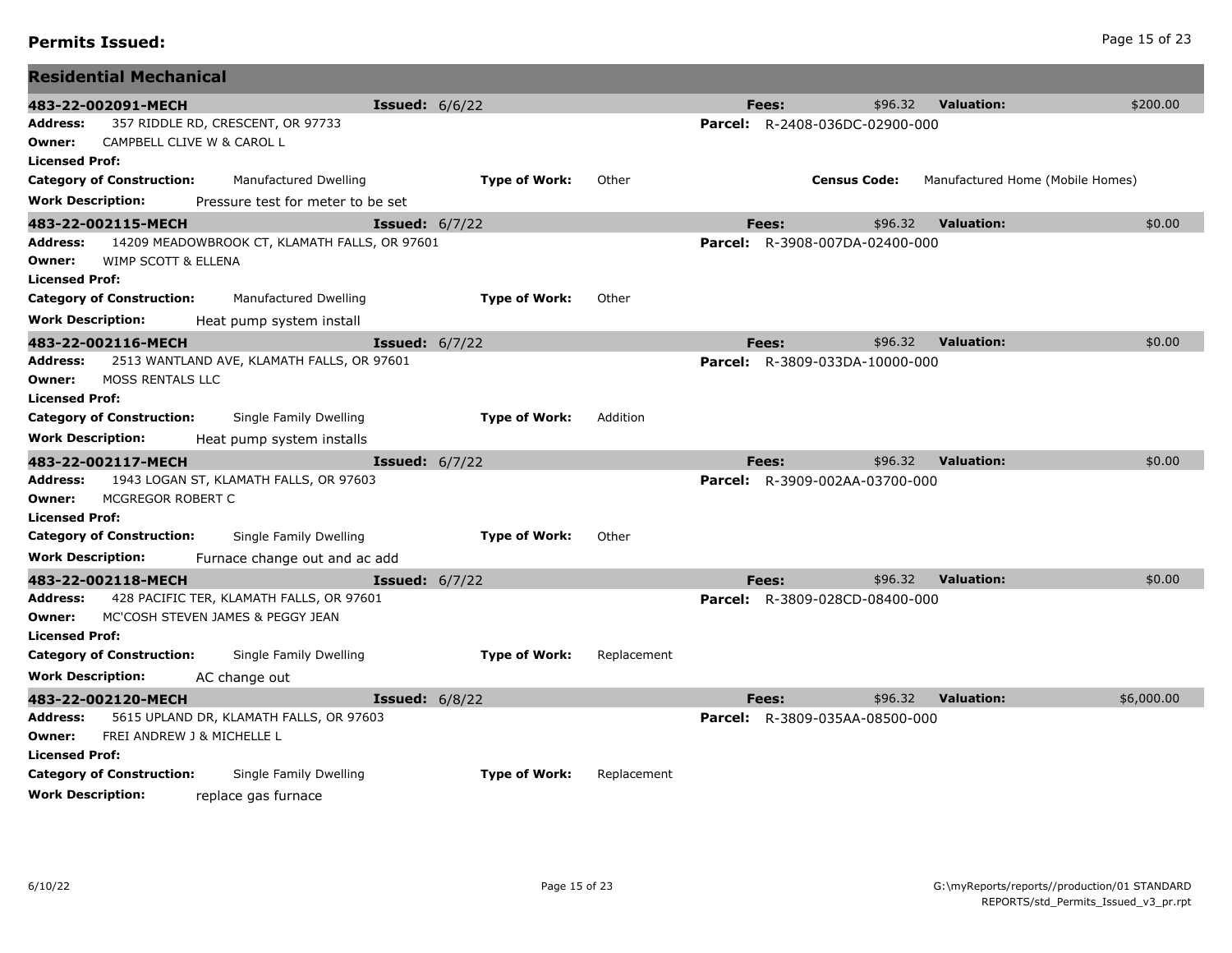| <b>Residential Mechanical</b>                                                                                 |                       |                      |                   |         |                        |            |                   |             |
|---------------------------------------------------------------------------------------------------------------|-----------------------|----------------------|-------------------|---------|------------------------|------------|-------------------|-------------|
| 483-22-002123-MECH                                                                                            | <b>Issued:</b> 6/8/22 |                      |                   |         | Fees:                  | \$96.32    | <b>Valuation:</b> | \$0.00      |
| 5870 WINTER AVE, KLAMATH FALLS, OR 97603<br>Address:<br>DAVIS RONALD J & PORTIA M<br>Owner:<br>Licensed Prof: |                       |                      |                   | Parcel: | R-3909-012BC-05400-000 |            |                   |             |
| <b>Category of Construction:</b><br>Single Family Dwelling                                                    |                       | <b>Type of Work:</b> | Addition          |         |                        |            |                   |             |
| <b>Work Description:</b><br>Install AC                                                                        |                       |                      |                   |         |                        |            |                   |             |
| 483-22-002124-MECH                                                                                            | <b>Issued:</b> 6/8/22 |                      |                   |         | Fees:                  | \$96.32    | <b>Valuation:</b> | \$0.00      |
| Address:<br>3701 MADISON ST, KLAMATH FALLS, OR 97603                                                          |                       |                      |                   | Parcel: | R-3909-012BC-06000-000 |            |                   |             |
| GLEASON ALLAN S JR & REBECCA A<br>Owner:                                                                      |                       |                      |                   |         |                        |            |                   |             |
| Licensed Prof:                                                                                                |                       |                      |                   |         |                        |            |                   |             |
| Single Family Dwelling<br><b>Category of Construction:</b>                                                    |                       | <b>Type of Work:</b> | Replacement       |         |                        |            |                   |             |
| <b>Work Description:</b><br>Furnace change out                                                                |                       |                      |                   |         |                        |            |                   |             |
| <b>Residential Mechanical</b>                                                                                 |                       |                      | 14 permits issued |         |                        | \$1,413.44 |                   | \$29,900.00 |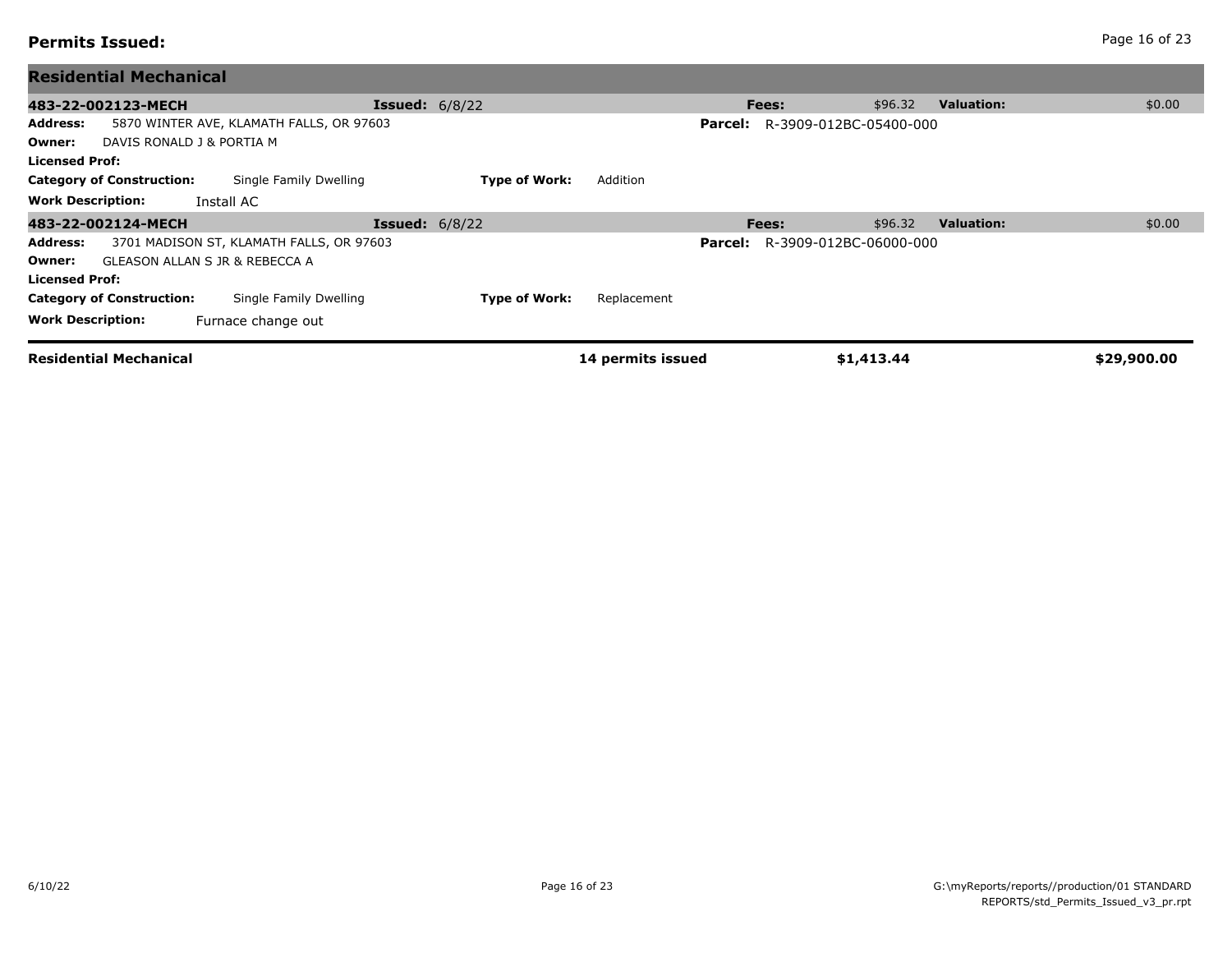# **Permits Issued:** Page 17 of 23

| <b>Residential Plumbing</b>                                                            |                                                                   |             |                                       |          |                   |            |
|----------------------------------------------------------------------------------------|-------------------------------------------------------------------|-------------|---------------------------------------|----------|-------------------|------------|
| 483-22-002031-PLM                                                                      | <b>Issued:</b> $6/1/22$                                           |             | Fees:                                 | \$192.60 | <b>Valuation:</b> | \$0.00     |
| 2420 GARDEN AVE, KLAMATH FALLS, OR 97601<br><b>Address:</b>                            |                                                                   |             | <b>Parcel:</b> R-3809-033AD-09600-000 |          |                   |            |
| Chen, Jiani & Dedushenko, Mykola<br>Owner:                                             |                                                                   |             |                                       |          |                   |            |
| ALTAMONT PLUMBING LLC<br><b>Licensed Prof:</b>                                         |                                                                   |             |                                       |          |                   |            |
| <b>Category of Construction:</b><br>Single Family Dwelling                             | <b>Type of Work:</b>                                              | Replacement |                                       |          |                   |            |
| <b>Work Description:</b>                                                               | Re-Pipe all Drains and Vents. Re-Pipe all Water Lines             |             |                                       |          |                   |            |
| 483-22-002065-PLM                                                                      | <b>Issued:</b> $6/3/22$                                           |             | <b>Fees:</b>                          | \$385.19 | <b>Valuation:</b> | \$0.00     |
| 11132 KESTREL RD, KLAMATH FALLS, OR 97601<br>Address:                                  |                                                                   |             | <b>Parcel:</b> R-3808-004D0-01900-000 |          |                   |            |
| COLLINS WILLIAM L & CINTHIA K<br>Owner:                                                |                                                                   |             |                                       |          |                   |            |
| <b>Licensed Prof:</b>                                                                  |                                                                   |             |                                       |          |                   |            |
| <b>Category of Construction:</b><br>Single Family Dwelling                             | <b>Type of Work:</b>                                              | Alteration  |                                       |          |                   |            |
| <b>Work Description:</b><br>Re-plumbing a house                                        |                                                                   |             |                                       |          |                   |            |
| 483-22-002069-PLM                                                                      | <b>Issued:</b> $6/3/22$                                           |             | Fees:                                 | \$288.96 | <b>Valuation:</b> | \$0.00     |
| 0 BIG O WAY, ROCKY POINT, OR 97601<br><b>Address:</b><br>WILKENING WILLIAM K<br>Owner: |                                                                   |             | <b>Parcel:</b> R-3606-003AA-01100-000 |          |                   |            |
| SEE PROPERTY OWNER INFORMATION<br><b>Licensed Prof:</b>                                |                                                                   |             |                                       |          |                   |            |
| <b>Category of Construction:</b><br>Other                                              | <b>Type of Work:</b>                                              | New         |                                       |          |                   |            |
| <b>Work Description:</b><br>WATER LINE PREP FOR SFD TRENCH                             |                                                                   |             |                                       |          |                   |            |
|                                                                                        |                                                                   |             | <b>Fees:</b>                          | \$96.32  | <b>Valuation:</b> | \$0.00     |
| 483-22-002076-PLM<br>12020 SPRING LAKE RD, KLAMATH FALLS, OR 97603<br>Address:         | <b>Issued:</b> $6/6/22$                                           |             | <b>Parcel:</b> R-4009-00300-01300-000 |          |                   |            |
| ROELLE L LANE & RENE M<br>Owner:                                                       |                                                                   |             |                                       |          |                   |            |
| <b>Licensed Prof:</b><br>HAVILAH PLUMBING LLC                                          |                                                                   |             |                                       |          |                   |            |
| <b>Category of Construction:</b><br>Single Family Dwelling                             | <b>Type of Work:</b>                                              | Alteration  |                                       |          |                   |            |
| <b>Work Description:</b><br>ADDITION OF LAUNDRY                                        |                                                                   |             |                                       |          |                   |            |
| 483-22-002099-PLM                                                                      | <b>Issued:</b> 6/7/22                                             |             | <b>Fees:</b>                          | \$96.32  | <b>Valuation:</b> | \$2,600.00 |
| 4901 GRACILE CT, KLAMATH FALLS, OR 97603<br>Address:                                   |                                                                   |             | <b>Parcel:</b> R-3909-014AB-08200-000 |          |                   |            |
| CAMPBELL KEVIN ALAN<br>Owner:                                                          |                                                                   |             |                                       |          |                   |            |
| <b>Licensed Prof:</b>                                                                  |                                                                   |             |                                       |          |                   |            |
| Other<br><b>Category of Construction:</b>                                              | <b>Type of Work:</b>                                              | Other       |                                       |          |                   |            |
| <b>Work Description:</b>                                                               | Installing a backflow prevention device for new Irrigation System |             |                                       |          |                   |            |
| 483-22-002108-PLM                                                                      | <b>Issued:</b> 6/7/22                                             |             | Fees:                                 | \$96.32  | <b>Valuation:</b> | \$6,000.00 |
| 4801 DRIFTWOOD DR, KLAMATH FALLS, OR 97603<br><b>Address:</b>                          |                                                                   |             | <b>Parcel:</b> R-3909-014AB-01500-000 |          |                   |            |
| SCROGHAM DAVID E & TERRI L<br>Owner:                                                   |                                                                   |             |                                       |          |                   |            |
| <b>Licensed Prof:</b>                                                                  |                                                                   |             |                                       |          |                   |            |
| <b>Category of Construction:</b><br>Single Family Dwelling                             | <b>Type of Work:</b>                                              | Other       |                                       |          |                   |            |
| <b>Work Description:</b><br><b>Irrigation System</b>                                   |                                                                   |             |                                       |          |                   |            |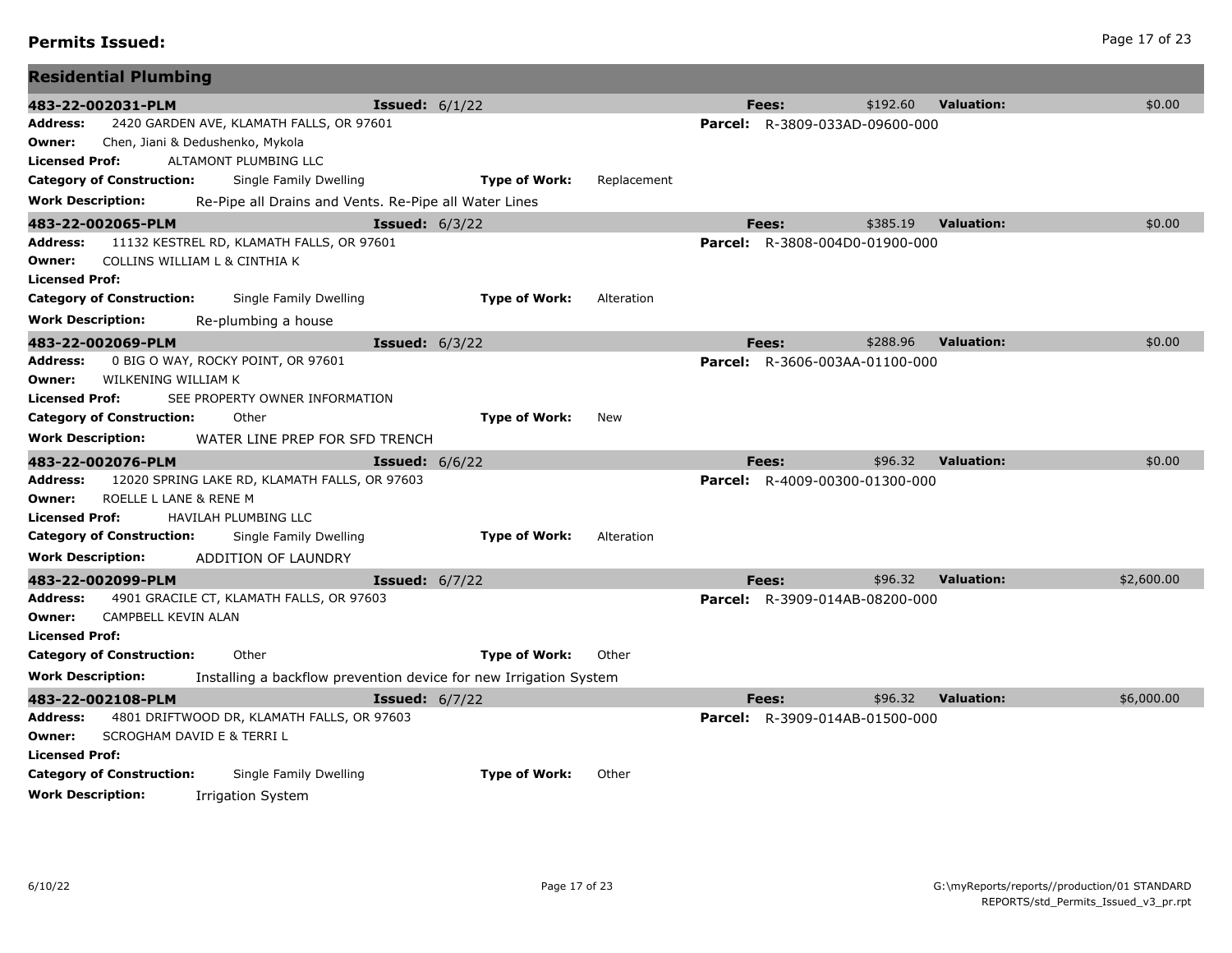# **Permits Issued:** Page 18 of 23

| <b>Residential Plumbing</b>                                  |                               |                                       |                              |             |
|--------------------------------------------------------------|-------------------------------|---------------------------------------|------------------------------|-------------|
| 483-22-002110-PLM                                            | <b>Issued:</b> $6/7/22$       | Fees:                                 | \$96.32<br><b>Valuation:</b> | \$5,600.00  |
| 3308 CAROLINE ST, KLAMATH FALLS, OR 97603<br><b>Address:</b> |                               | <b>Parcel:</b> R-3909-012BB-02200-000 |                              |             |
| FLACKUS TODD D<br>Owner:                                     |                               |                                       |                              |             |
| <b>Licensed Prof:</b>                                        |                               |                                       |                              |             |
| Single Family Dwelling<br><b>Category of Construction:</b>   | <b>Type of Work:</b><br>Other |                                       |                              |             |
| <b>Work Description:</b><br>Irrigation System                |                               |                                       |                              |             |
| <b>Residential Plumbing</b>                                  |                               | ' permits issued                      | \$1,252.03                   | \$14,200.00 |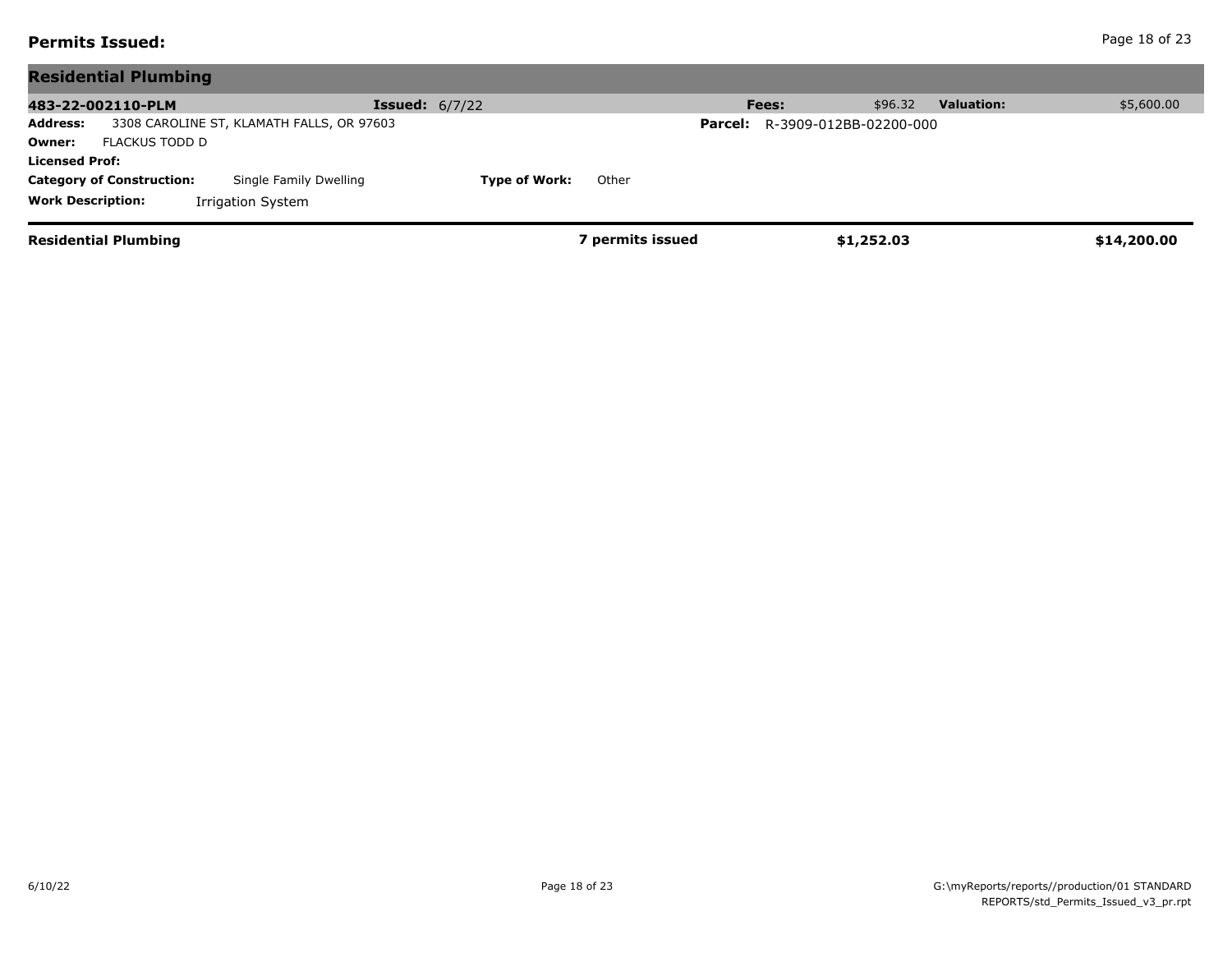|                          | <b>Residential Structural</b>    |                                               |                         |                      |            |         |       |                                       |                               |              |
|--------------------------|----------------------------------|-----------------------------------------------|-------------------------|----------------------|------------|---------|-------|---------------------------------------|-------------------------------|--------------|
|                          | 483-22-001183-STR                |                                               | <b>Issued:</b> $6/1/22$ |                      |            |         | Fees: | \$396.81                              | <b>Valuation:</b>             | \$12,088.00  |
| Address:                 |                                  | 1141 Tecumseh WAY, Chiloquin, OR 97624        |                         |                      |            |         |       | <b>Parcel:</b> R-3407-027DB-01500-000 |                               |              |
| Owner:                   |                                  | COLDIRON, RANDOLPH L. & BALLA J.              |                         |                      |            |         |       |                                       |                               |              |
| Licensed Prof:           |                                  | SEE PROPERTY OWNER INFORMATION                |                         |                      |            |         |       |                                       |                               |              |
|                          | Category of Construction:        | Detached Accessory Structure                  |                         | <b>Type of Work:</b> | New        |         |       | <b>Census Code:</b>                   | Single Family Houses Detached |              |
| <b>Work Description:</b> |                                  | Log Carport                                   |                         |                      |            |         |       |                                       |                               |              |
|                          | 483-22-001615-STR                |                                               | <b>Issued: 6/3/22</b>   |                      |            |         | Fees: | \$96.32                               | <b>Valuation:</b>             | \$126,691.00 |
| Address:<br>Owner:       | FOX DELBERT E & DIAHN S          | 20990 HWY 140 E, DAIRY, OR 97625              |                         |                      |            |         |       | <b>Parcel:</b> R-3811-V3300-00300-000 |                               |              |
| <b>Licensed Prof:</b>    |                                  |                                               |                         |                      |            |         |       |                                       |                               |              |
|                          | <b>Category of Construction:</b> | Other                                         |                         | <b>Type of Work:</b> | Alteration |         |       |                                       |                               |              |
| Work Description:        |                                  | Installation of PV solar on roof              |                         |                      |            |         |       |                                       |                               |              |
|                          | 483-22-001884-STR                |                                               | <b>Issued: 6/8/22</b>   |                      |            |         | Fees: | \$833.84                              | <b>Valuation:</b>             | \$34,807.68  |
| Address:                 |                                  | 1920 Patterson ST, Klamath Falls, OR 97603    |                         |                      |            |         |       | <b>Parcel:</b> R-3909-001BB-04500-000 |                               |              |
| Owner:                   | Bonser, Cory R. & Allexis L.     |                                               |                         |                      |            |         |       |                                       |                               |              |
| <b>Licensed Prof:</b>    |                                  | DAVID ROBERT FUSSELL                          |                         |                      |            |         |       |                                       |                               |              |
|                          | <b>Category of Construction:</b> | Detached Accessory Structure                  |                         | <b>Type of Work:</b> | New        |         |       | <b>Census Code:</b>                   | Single Family Houses Detached |              |
| <b>Work Description:</b> |                                  | 24x24 Shop                                    |                         |                      |            |         |       |                                       |                               |              |
|                          | 483-22-001894-STR                |                                               | <b>Issued:</b> $6/2/22$ |                      |            |         | Fees: | \$1,544.82                            | <b>Valuation:</b>             | \$50,994.06  |
| Address:                 |                                  | 2047 Gary ST, Klamath Falls, OR 97603         |                         |                      |            |         |       | <b>Parcel:</b> R-3909-002BC-00601-000 |                               |              |
| Owner:                   | Cox, Jacob L. & Tanner E.        |                                               |                         |                      |            |         |       |                                       |                               |              |
| <b>Licensed Prof:</b>    |                                  | <b>GREAT AMERICAN CONTRACTING LLC</b>         |                         |                      |            |         |       |                                       |                               |              |
|                          | <b>Category of Construction:</b> | Single Family Dwelling                        |                         | <b>Type of Work:</b> | Addition   |         |       | <b>Census Code:</b>                   | Single Family Houses Detached |              |
| <b>Work Description:</b> |                                  | 2 Bedroom Addition                            |                         |                      |            |         |       |                                       |                               |              |
|                          | 483-22-001904-STR                |                                               | <b>Issued:</b> 6/7/22   |                      |            |         | Fees: | \$96.32                               | <b>Valuation:</b>             | \$7,000.00   |
| Address:<br>Owner:       | <b>REUS RUDI P</b>               | 5825 SOUTHGATE DR, KLAMATH FALLS, OR 97603    |                         |                      |            |         |       | <b>Parcel:</b> R-3909-012CB-01900-000 |                               |              |
| <b>Licensed Prof:</b>    |                                  | PURE LIGHT POWER LLC                          |                         |                      |            |         |       |                                       |                               |              |
|                          | <b>Category of Construction:</b> | Single Family Dwelling                        |                         | <b>Type of Work:</b> | Alteration |         |       |                                       |                               |              |
| <b>Work Description:</b> |                                  | 5.04 kw solar Installation on customers house |                         |                      |            |         |       |                                       |                               |              |
|                          | 483-22-001906-STR                |                                               | <b>Issued:</b> $6/7/22$ |                      |            |         | Fees: | \$96.32                               | <b>Valuation:</b>             | \$7,000.00   |
| Address:                 |                                  | 4930 SUE DR, KLAMATH FALLS, OR 97601          |                         |                      |            | Parcel: |       | R-3908-012A0-00700-000                |                               |              |
| Owner:                   | Robert Sheldon                   |                                               |                         |                      |            |         |       |                                       |                               |              |
| <b>Licensed Prof:</b>    |                                  | PURE LIGHT POWER LLC                          |                         |                      |            |         |       |                                       |                               |              |
|                          | <b>Category of Construction:</b> | Single Family Dwelling                        |                         | <b>Type of Work:</b> | Alteration |         |       |                                       |                               |              |
| <b>Work Description:</b> |                                  | 7.2 KW Solar installation on customers house  |                         |                      |            |         |       |                                       |                               |              |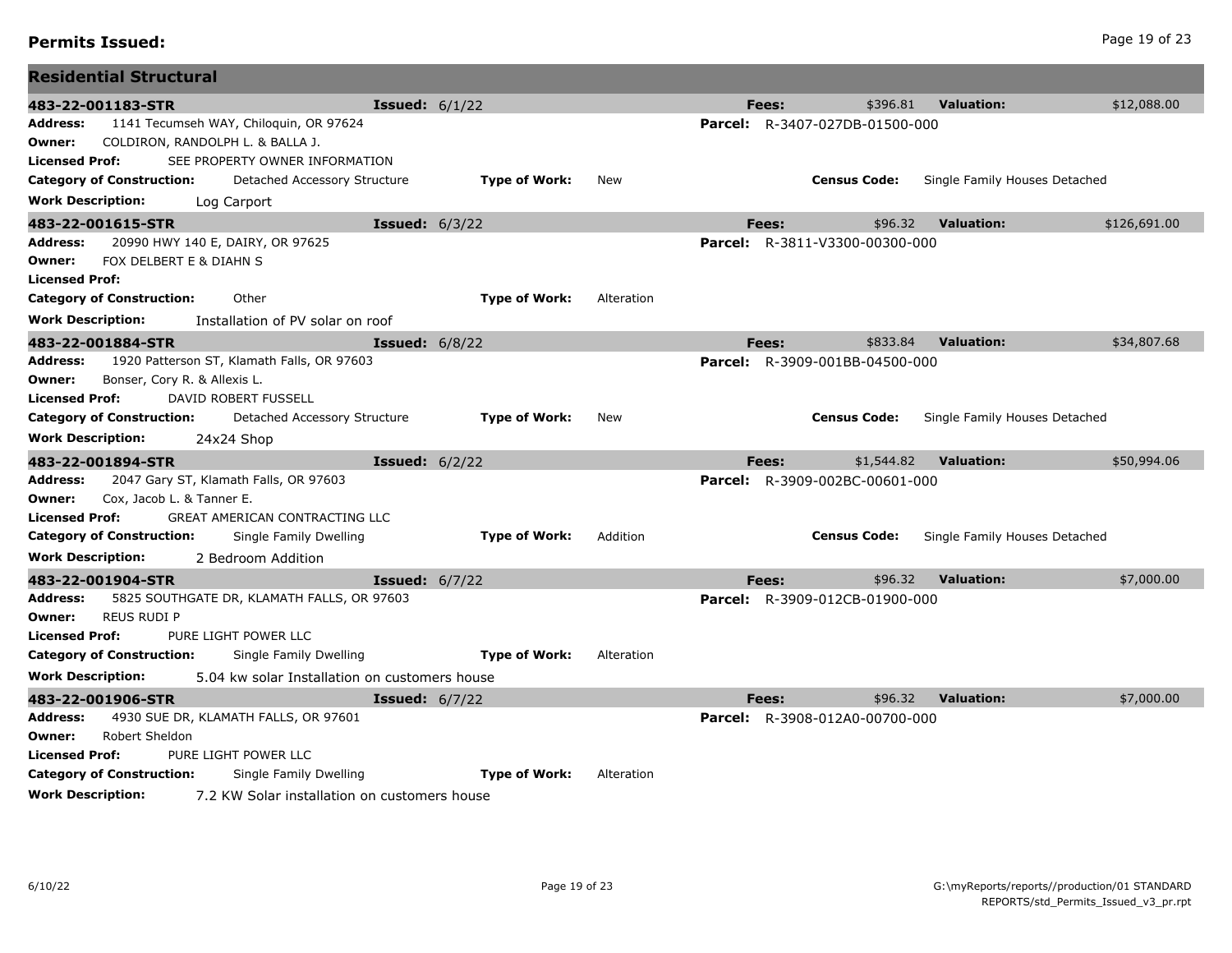| 483-22-001908-STR                                |                                               |                                                           |            |         | Fees:                                 | \$96.32 | <b>Valuation:</b> | \$7,000.00 |
|--------------------------------------------------|-----------------------------------------------|-----------------------------------------------------------|------------|---------|---------------------------------------|---------|-------------------|------------|
| <b>Address:</b>                                  | 4930 SUE DR, KLAMATH FALLS, OR 97601          | <b>Issued:</b> $6/7/22$                                   |            |         |                                       |         |                   |            |
| Robert Sheldon<br>Owner:                         |                                               |                                                           |            |         | <b>Parcel:</b> R-3908-012A0-00700-000 |         |                   |            |
| <b>Licensed Prof:</b>                            | PURE LIGHT POWER LLC                          |                                                           |            |         |                                       |         |                   |            |
| <b>Category of Construction:</b>                 | Single Family Dwelling                        | <b>Type of Work:</b>                                      | Alteration |         |                                       |         |                   |            |
|                                                  |                                               |                                                           |            |         |                                       |         |                   |            |
| <b>Work Description:</b>                         | 6.48 KW Solar installation on garage          |                                                           |            |         |                                       |         |                   |            |
| 483-22-001911-STR                                |                                               | <b>Issued:</b> $6/7/22$                                   |            |         | Fees:                                 | \$96.32 | <b>Valuation:</b> | \$7,000.00 |
| Address:                                         | 4093 ROUND LAKE RD, KLAMATH FALLS, OR 97601   |                                                           |            |         | <b>Parcel:</b> R-3908-008C0-00800-000 |         |                   |            |
| Mona Mitchell<br>Owner:<br><b>Licensed Prof:</b> | PURE LIGHT POWER LLC                          |                                                           |            |         |                                       |         |                   |            |
|                                                  |                                               |                                                           |            |         |                                       |         |                   |            |
| <b>Category of Construction:</b>                 | Single Family Dwelling                        | <b>Type of Work:</b>                                      | Alteration |         |                                       |         |                   |            |
| <b>Work Description:</b>                         | 9.36 KW Solar installation customers house    |                                                           |            |         |                                       |         |                   |            |
| 483-22-001914-STR                                |                                               | <b>Issued:</b> 6/7/22                                     |            |         | Fees:                                 | \$96.32 | <b>Valuation:</b> | \$7,000.00 |
| <b>Address:</b>                                  | 5520 AVALON ST, KLAMATH FALLS, OR 97603       |                                                           |            | Parcel: | R-3909-015CB-00500-000                |         |                   |            |
| Owner:                                           | WALKER FRED & SUSAN MARIE                     |                                                           |            |         |                                       |         |                   |            |
| <b>Licensed Prof:</b>                            | PURE LIGHT POWER LLC                          |                                                           |            |         |                                       |         |                   |            |
| <b>Category of Construction:</b>                 | Detached Accessory Structure                  | <b>Type of Work:</b>                                      | Alteration |         |                                       |         |                   |            |
| <b>Work Description:</b>                         |                                               | 12.96 KW solar installation on customers detatched garage |            |         |                                       |         |                   |            |
| 483-22-001922-STR                                |                                               | <b>Issued:</b> $6/7/22$                                   |            |         | Fees:                                 | \$96.32 | <b>Valuation:</b> | \$7,000.00 |
| <b>Address:</b>                                  | 2703 DARROW AVE, KLAMATH FALLS, OR 97603      |                                                           |            |         | Parcel: R-3809-034BC-01600-000        |         |                   |            |
| Shaun Felder (cleland)<br>Owner:                 |                                               |                                                           |            |         |                                       |         |                   |            |
| <b>Licensed Prof:</b>                            | PURE LIGHT POWER LLC                          |                                                           |            |         |                                       |         |                   |            |
| <b>Category of Construction:</b>                 | Single Family Dwelling                        | <b>Type of Work:</b>                                      | Alteration |         |                                       |         |                   |            |
| <b>Work Description:</b>                         | 7.20 KW Solar Installation on customers house |                                                           |            |         |                                       |         |                   |            |
| 483-22-001925-STR                                |                                               | <b>Issued:</b> 6/7/22                                     |            |         | Fees:                                 | \$96.32 | <b>Valuation:</b> | \$7,000.00 |
| <b>Address:</b>                                  | 19022 EDLER ST, BLY, OR 97622                 |                                                           |            |         | <b>Parcel:</b> R-3714-003AB-07600-000 |         |                   |            |
| Owner:<br>Jerry Scripter                         |                                               |                                                           |            |         |                                       |         |                   |            |
| <b>Licensed Prof:</b>                            | PURE LIGHT POWER LLC                          |                                                           |            |         |                                       |         |                   |            |
| <b>Category of Construction:</b>                 | Single Family Dwelling                        | <b>Type of Work:</b>                                      | Alteration |         |                                       |         |                   |            |
| <b>Work Description:</b>                         | 3.6 KW solar installation on customers house  |                                                           |            |         |                                       |         |                   |            |
| 483-22-001928-STR                                |                                               | <b>Issued:</b> $6/7/22$                                   |            |         | Fees:                                 | \$96.32 | <b>Valuation:</b> | \$7,000.00 |
| Address:                                         | 1750 CARLSON DR, KLAMATH FALLS, OR 97603      |                                                           |            |         | <b>Parcel:</b> R-3909-001BA-00500-000 |         |                   |            |
| Raksha Patel<br>Owner:                           |                                               |                                                           |            |         |                                       |         |                   |            |
| <b>Licensed Prof:</b>                            | PURE LIGHT POWER LLC                          |                                                           |            |         |                                       |         |                   |            |
| <b>Category of Construction:</b>                 | Single Family Dwelling                        | <b>Type of Work:</b>                                      | Alteration |         |                                       |         |                   |            |
| <b>Work Description:</b>                         |                                               | 11.52 KW SOLAR INSTALLATION ON CUSTOMERS HOUSE            |            |         |                                       |         |                   |            |

**Residential Structural**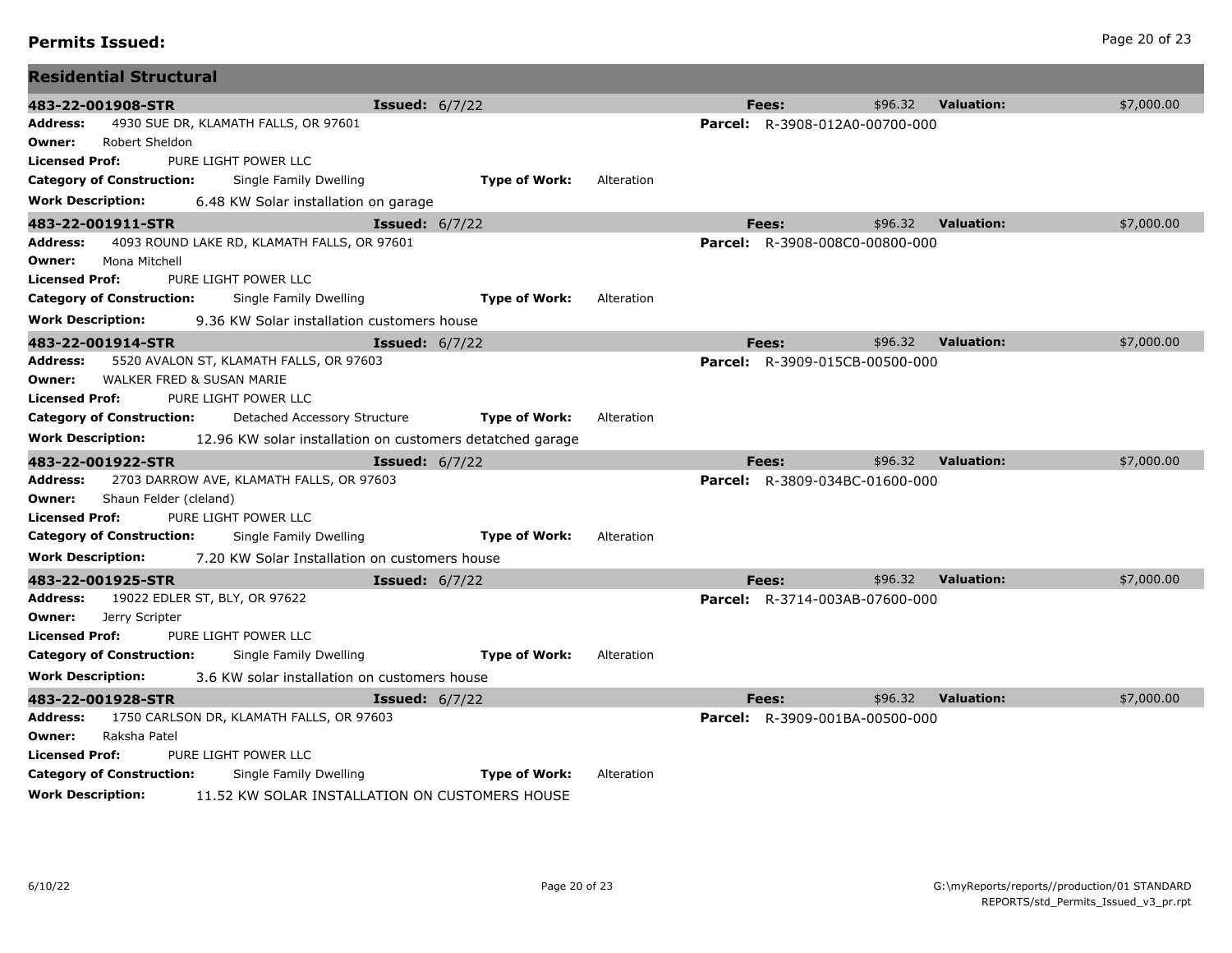## **Permits Issued:** Page 21 of 23

| \$96.32<br><b>Valuation:</b><br>\$7,000.00<br>483-22-001930-STR<br><b>Issued:</b> $6/7/22$<br>Fees:<br>40954 HWY 97 N, CHILOQUIN, OR 97624<br><b>Parcel:</b> R-3407-028A0-00500-000<br>Address:<br>BERCHEM NICHOLAS JOHN RUSH<br>Owner:<br>PURE LIGHT POWER LLC<br><b>Licensed Prof:</b><br><b>Type of Work:</b><br><b>Category of Construction:</b><br>Single Family Dwelling<br>Alteration<br><b>Work Description:</b><br>4.32 KW Solar installation on detached shop<br><b>Valuation:</b><br>\$1,334.22<br>\$67,077.30<br>483-22-001932-STR<br><b>Issued:</b> 6/8/22<br>Fees:<br>Address:<br>139620 BUZZARD LN, CRESCENT LAKE, OR 97733<br><b>Parcel:</b> R-2407-018D0-04400-000<br>MATTHEWS STEPHANIE L<br>Owner:<br><b>Licensed Prof:</b><br>DARTH EDWIN WATKINS<br><b>Category of Construction:</b><br>Detached Accessory Structure<br><b>Type of Work:</b><br>New<br><b>Census Code:</b><br>Additions, Alterations and<br>Conversions - Residential<br><b>Work Description:</b><br>NEW GARAGE WITH LEAN TO 25X37<br><b>Valuation:</b><br>\$7,000.00<br>483-22-001934-STR<br>\$96.32<br><b>Issued:</b> $6/7/22$<br>Fees:<br>5624 MASON LN, KLAMATH FALLS, OR 97601<br>Address:<br><b>Parcel:</b> R-3908-001C0-01200-000<br>HAUGEN WARREN P & LISA S<br>Owner:<br>PURE LIGHT POWER LLC<br><b>Licensed Prof:</b><br><b>Category of Construction:</b><br>Single Family Dwelling<br><b>Type of Work:</b><br>Alteration<br><b>Work Description:</b><br>14.04 KW Solar installation on customers house.<br>\$1,038.58<br><b>Valuation:</b><br>\$46,410.24<br>483-22-001944-STR<br>Fees:<br><b>Issued:</b> $6/6/22$<br>3821 BRISTOL AVE, KLAMATH FALLS, OR 97603<br>Address:<br><b>Parcel:</b> R-3909-010DA-05800-000 | <b>Residential Structural</b> |  |  |  |  |
|----------------------------------------------------------------------------------------------------------------------------------------------------------------------------------------------------------------------------------------------------------------------------------------------------------------------------------------------------------------------------------------------------------------------------------------------------------------------------------------------------------------------------------------------------------------------------------------------------------------------------------------------------------------------------------------------------------------------------------------------------------------------------------------------------------------------------------------------------------------------------------------------------------------------------------------------------------------------------------------------------------------------------------------------------------------------------------------------------------------------------------------------------------------------------------------------------------------------------------------------------------------------------------------------------------------------------------------------------------------------------------------------------------------------------------------------------------------------------------------------------------------------------------------------------------------------------------------------------------------------------------------------------------------------------------------------------------------------|-------------------------------|--|--|--|--|
|                                                                                                                                                                                                                                                                                                                                                                                                                                                                                                                                                                                                                                                                                                                                                                                                                                                                                                                                                                                                                                                                                                                                                                                                                                                                                                                                                                                                                                                                                                                                                                                                                                                                                                                      |                               |  |  |  |  |
|                                                                                                                                                                                                                                                                                                                                                                                                                                                                                                                                                                                                                                                                                                                                                                                                                                                                                                                                                                                                                                                                                                                                                                                                                                                                                                                                                                                                                                                                                                                                                                                                                                                                                                                      |                               |  |  |  |  |
|                                                                                                                                                                                                                                                                                                                                                                                                                                                                                                                                                                                                                                                                                                                                                                                                                                                                                                                                                                                                                                                                                                                                                                                                                                                                                                                                                                                                                                                                                                                                                                                                                                                                                                                      |                               |  |  |  |  |
|                                                                                                                                                                                                                                                                                                                                                                                                                                                                                                                                                                                                                                                                                                                                                                                                                                                                                                                                                                                                                                                                                                                                                                                                                                                                                                                                                                                                                                                                                                                                                                                                                                                                                                                      |                               |  |  |  |  |
|                                                                                                                                                                                                                                                                                                                                                                                                                                                                                                                                                                                                                                                                                                                                                                                                                                                                                                                                                                                                                                                                                                                                                                                                                                                                                                                                                                                                                                                                                                                                                                                                                                                                                                                      |                               |  |  |  |  |
|                                                                                                                                                                                                                                                                                                                                                                                                                                                                                                                                                                                                                                                                                                                                                                                                                                                                                                                                                                                                                                                                                                                                                                                                                                                                                                                                                                                                                                                                                                                                                                                                                                                                                                                      |                               |  |  |  |  |
|                                                                                                                                                                                                                                                                                                                                                                                                                                                                                                                                                                                                                                                                                                                                                                                                                                                                                                                                                                                                                                                                                                                                                                                                                                                                                                                                                                                                                                                                                                                                                                                                                                                                                                                      |                               |  |  |  |  |
|                                                                                                                                                                                                                                                                                                                                                                                                                                                                                                                                                                                                                                                                                                                                                                                                                                                                                                                                                                                                                                                                                                                                                                                                                                                                                                                                                                                                                                                                                                                                                                                                                                                                                                                      |                               |  |  |  |  |
|                                                                                                                                                                                                                                                                                                                                                                                                                                                                                                                                                                                                                                                                                                                                                                                                                                                                                                                                                                                                                                                                                                                                                                                                                                                                                                                                                                                                                                                                                                                                                                                                                                                                                                                      |                               |  |  |  |  |
|                                                                                                                                                                                                                                                                                                                                                                                                                                                                                                                                                                                                                                                                                                                                                                                                                                                                                                                                                                                                                                                                                                                                                                                                                                                                                                                                                                                                                                                                                                                                                                                                                                                                                                                      |                               |  |  |  |  |
|                                                                                                                                                                                                                                                                                                                                                                                                                                                                                                                                                                                                                                                                                                                                                                                                                                                                                                                                                                                                                                                                                                                                                                                                                                                                                                                                                                                                                                                                                                                                                                                                                                                                                                                      |                               |  |  |  |  |
|                                                                                                                                                                                                                                                                                                                                                                                                                                                                                                                                                                                                                                                                                                                                                                                                                                                                                                                                                                                                                                                                                                                                                                                                                                                                                                                                                                                                                                                                                                                                                                                                                                                                                                                      |                               |  |  |  |  |
|                                                                                                                                                                                                                                                                                                                                                                                                                                                                                                                                                                                                                                                                                                                                                                                                                                                                                                                                                                                                                                                                                                                                                                                                                                                                                                                                                                                                                                                                                                                                                                                                                                                                                                                      |                               |  |  |  |  |
|                                                                                                                                                                                                                                                                                                                                                                                                                                                                                                                                                                                                                                                                                                                                                                                                                                                                                                                                                                                                                                                                                                                                                                                                                                                                                                                                                                                                                                                                                                                                                                                                                                                                                                                      |                               |  |  |  |  |
|                                                                                                                                                                                                                                                                                                                                                                                                                                                                                                                                                                                                                                                                                                                                                                                                                                                                                                                                                                                                                                                                                                                                                                                                                                                                                                                                                                                                                                                                                                                                                                                                                                                                                                                      |                               |  |  |  |  |
|                                                                                                                                                                                                                                                                                                                                                                                                                                                                                                                                                                                                                                                                                                                                                                                                                                                                                                                                                                                                                                                                                                                                                                                                                                                                                                                                                                                                                                                                                                                                                                                                                                                                                                                      |                               |  |  |  |  |
|                                                                                                                                                                                                                                                                                                                                                                                                                                                                                                                                                                                                                                                                                                                                                                                                                                                                                                                                                                                                                                                                                                                                                                                                                                                                                                                                                                                                                                                                                                                                                                                                                                                                                                                      |                               |  |  |  |  |
|                                                                                                                                                                                                                                                                                                                                                                                                                                                                                                                                                                                                                                                                                                                                                                                                                                                                                                                                                                                                                                                                                                                                                                                                                                                                                                                                                                                                                                                                                                                                                                                                                                                                                                                      |                               |  |  |  |  |
|                                                                                                                                                                                                                                                                                                                                                                                                                                                                                                                                                                                                                                                                                                                                                                                                                                                                                                                                                                                                                                                                                                                                                                                                                                                                                                                                                                                                                                                                                                                                                                                                                                                                                                                      |                               |  |  |  |  |
|                                                                                                                                                                                                                                                                                                                                                                                                                                                                                                                                                                                                                                                                                                                                                                                                                                                                                                                                                                                                                                                                                                                                                                                                                                                                                                                                                                                                                                                                                                                                                                                                                                                                                                                      |                               |  |  |  |  |
| Taylor, Jason D. & Anna M.<br>Owner:                                                                                                                                                                                                                                                                                                                                                                                                                                                                                                                                                                                                                                                                                                                                                                                                                                                                                                                                                                                                                                                                                                                                                                                                                                                                                                                                                                                                                                                                                                                                                                                                                                                                                 |                               |  |  |  |  |
| SEE PROPERTY OWNER INFORMATION<br><b>Licensed Prof:</b>                                                                                                                                                                                                                                                                                                                                                                                                                                                                                                                                                                                                                                                                                                                                                                                                                                                                                                                                                                                                                                                                                                                                                                                                                                                                                                                                                                                                                                                                                                                                                                                                                                                              |                               |  |  |  |  |
| <b>Category of Construction:</b><br><b>Type of Work:</b><br><b>Census Code:</b><br>Single Family Houses Detached<br>Detached Accessory Structure<br>New                                                                                                                                                                                                                                                                                                                                                                                                                                                                                                                                                                                                                                                                                                                                                                                                                                                                                                                                                                                                                                                                                                                                                                                                                                                                                                                                                                                                                                                                                                                                                              |                               |  |  |  |  |
| <b>Work Description:</b><br>New 24x32 Shop                                                                                                                                                                                                                                                                                                                                                                                                                                                                                                                                                                                                                                                                                                                                                                                                                                                                                                                                                                                                                                                                                                                                                                                                                                                                                                                                                                                                                                                                                                                                                                                                                                                                           |                               |  |  |  |  |
| <b>Valuation:</b><br>\$0.00<br>\$96.32<br><b>Issued:</b> $6/7/22$<br>Fees:<br>483-22-001964-STR                                                                                                                                                                                                                                                                                                                                                                                                                                                                                                                                                                                                                                                                                                                                                                                                                                                                                                                                                                                                                                                                                                                                                                                                                                                                                                                                                                                                                                                                                                                                                                                                                      |                               |  |  |  |  |
| Address:<br>2625 SARI AVE, KLAMATH FALLS, OR 97601<br><b>Parcel:</b> R-3809-019DC-10100-000                                                                                                                                                                                                                                                                                                                                                                                                                                                                                                                                                                                                                                                                                                                                                                                                                                                                                                                                                                                                                                                                                                                                                                                                                                                                                                                                                                                                                                                                                                                                                                                                                          |                               |  |  |  |  |
| LAND BOTHEN AND MICHAEL DALE KESINGER<br>Owner:                                                                                                                                                                                                                                                                                                                                                                                                                                                                                                                                                                                                                                                                                                                                                                                                                                                                                                                                                                                                                                                                                                                                                                                                                                                                                                                                                                                                                                                                                                                                                                                                                                                                      |                               |  |  |  |  |
| <b>Licensed Prof:</b><br>HORIZON PWR SC LLC                                                                                                                                                                                                                                                                                                                                                                                                                                                                                                                                                                                                                                                                                                                                                                                                                                                                                                                                                                                                                                                                                                                                                                                                                                                                                                                                                                                                                                                                                                                                                                                                                                                                          |                               |  |  |  |  |
| <b>Type of Work:</b><br><b>Category of Construction:</b><br>Single Family Dwelling<br>Other                                                                                                                                                                                                                                                                                                                                                                                                                                                                                                                                                                                                                                                                                                                                                                                                                                                                                                                                                                                                                                                                                                                                                                                                                                                                                                                                                                                                                                                                                                                                                                                                                          |                               |  |  |  |  |
| <b>Work Description:</b><br>4.0 KW ROOF TOP SOLAR PROJECT                                                                                                                                                                                                                                                                                                                                                                                                                                                                                                                                                                                                                                                                                                                                                                                                                                                                                                                                                                                                                                                                                                                                                                                                                                                                                                                                                                                                                                                                                                                                                                                                                                                            |                               |  |  |  |  |
| \$96.32<br><b>Valuation:</b><br>\$0.00<br>483-22-001966-STR<br><b>Issued:</b> $6/3/22$<br>Fees:                                                                                                                                                                                                                                                                                                                                                                                                                                                                                                                                                                                                                                                                                                                                                                                                                                                                                                                                                                                                                                                                                                                                                                                                                                                                                                                                                                                                                                                                                                                                                                                                                      |                               |  |  |  |  |
| 2208 EZ ST, MALIN, OR 97632<br><b>Parcel:</b> R-4112-016DB-00800-000<br>Address:<br>LIEVANOS LUIS S &                                                                                                                                                                                                                                                                                                                                                                                                                                                                                                                                                                                                                                                                                                                                                                                                                                                                                                                                                                                                                                                                                                                                                                                                                                                                                                                                                                                                                                                                                                                                                                                                                |                               |  |  |  |  |
| Owner:<br>HORIZON PWR SC LLC<br><b>Licensed Prof:</b>                                                                                                                                                                                                                                                                                                                                                                                                                                                                                                                                                                                                                                                                                                                                                                                                                                                                                                                                                                                                                                                                                                                                                                                                                                                                                                                                                                                                                                                                                                                                                                                                                                                                |                               |  |  |  |  |
|                                                                                                                                                                                                                                                                                                                                                                                                                                                                                                                                                                                                                                                                                                                                                                                                                                                                                                                                                                                                                                                                                                                                                                                                                                                                                                                                                                                                                                                                                                                                                                                                                                                                                                                      |                               |  |  |  |  |
| <b>Work Description:</b><br>6.0 KW ROOF TOP SOLAR PROJECT                                                                                                                                                                                                                                                                                                                                                                                                                                                                                                                                                                                                                                                                                                                                                                                                                                                                                                                                                                                                                                                                                                                                                                                                                                                                                                                                                                                                                                                                                                                                                                                                                                                            |                               |  |  |  |  |
| <b>Category of Construction:</b><br>Single Family Dwelling<br><b>Type of Work:</b><br>Other                                                                                                                                                                                                                                                                                                                                                                                                                                                                                                                                                                                                                                                                                                                                                                                                                                                                                                                                                                                                                                                                                                                                                                                                                                                                                                                                                                                                                                                                                                                                                                                                                          |                               |  |  |  |  |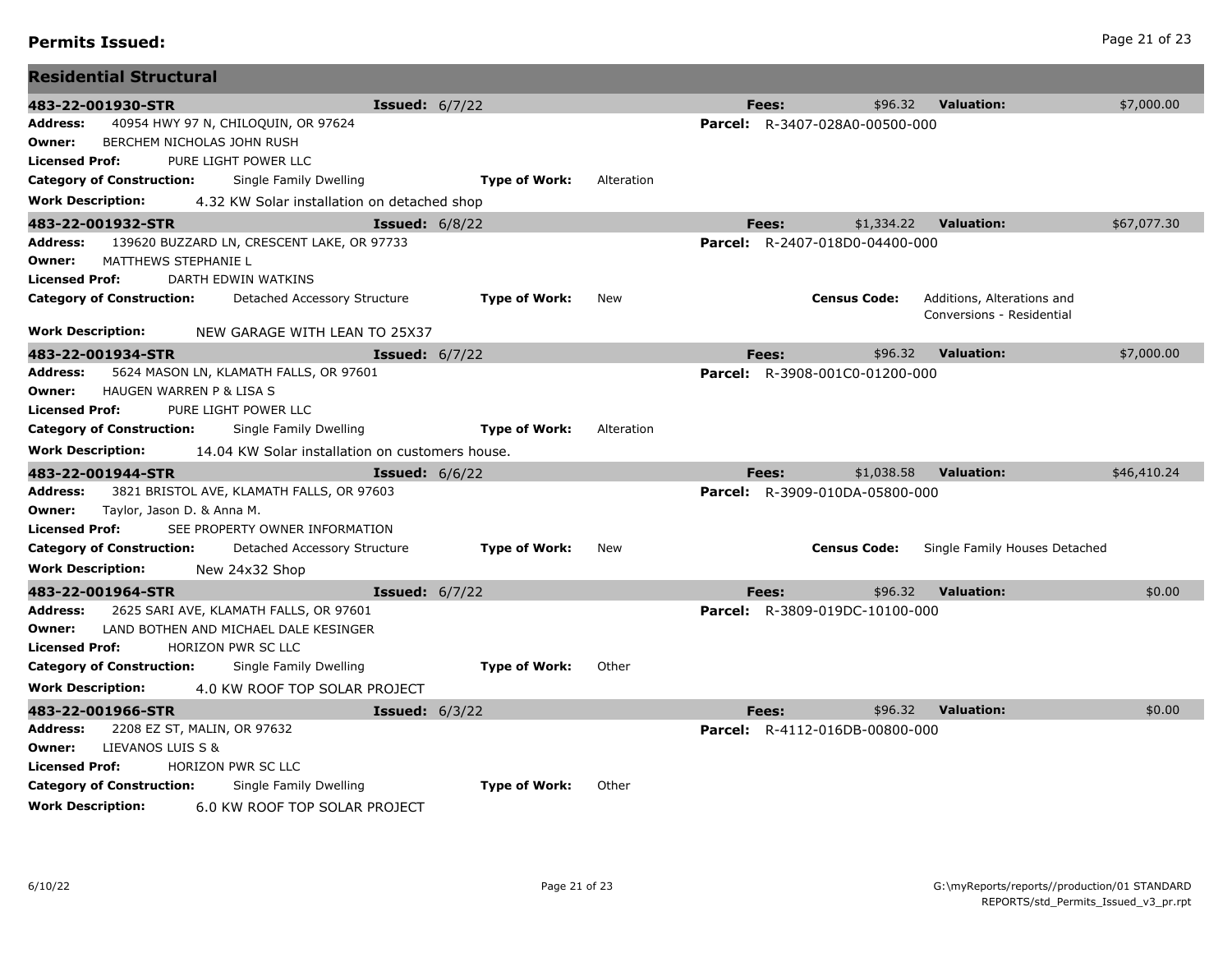| <b>Residential Structural</b>                                            |                         |                      |          |       |                                       |                               |             |
|--------------------------------------------------------------------------|-------------------------|----------------------|----------|-------|---------------------------------------|-------------------------------|-------------|
| 483-22-001967-STR                                                        | <b>Issued:</b> $6/7/22$ |                      |          | Fees: | \$96.32                               | <b>Valuation:</b>             | \$7,000.00  |
| Address:<br>2943 HOPE ST, KLAMATH FALLS, OR 97603                        |                         |                      |          |       | <b>Parcel:</b> R-3909-002CD-05300-000 |                               |             |
| Harris, Heather E. & Billings, Steven M.<br>Owner:                       |                         |                      |          |       |                                       |                               |             |
| PURE LIGHT POWER LLC<br>Licensed Prof:                                   |                         |                      |          |       |                                       |                               |             |
| <b>Category of Construction:</b><br>Other                                |                         | <b>Type of Work:</b> | Addition |       | <b>Census Code:</b>                   | Single Family Houses Detached |             |
| Work Description:<br>10.08 KW Solar Installation on Customer's House     |                         |                      |          |       |                                       |                               |             |
| 483-22-001970-STR                                                        | <b>Issued:</b> $6/7/22$ |                      |          | Fees: | \$96.32                               | <b>Valuation:</b>             | \$30,850.00 |
| Address:<br>1736 CREST ST, KLAMATH FALLS, OR 97601                       |                         |                      |          |       | Parcel: R-3909-003AB-04100-000        |                               |             |
| Schill, Dustin J. & Davis, Cheyenne L.<br>Owner:                         |                         |                      |          |       |                                       |                               |             |
| <b>Licensed Prof:</b><br>HORIZON PWR SC LLC                              |                         |                      |          |       |                                       |                               |             |
| <b>Category of Construction:</b><br>Other                                |                         | <b>Type of Work:</b> | Addition |       | <b>Census Code:</b>                   | Single Family Houses Detached |             |
| Work Description:<br>6.0 KW System Roof Mounted Solar Array Installation |                         |                      |          |       |                                       |                               |             |
| 483-22-002000-STR                                                        | <b>Issued:</b> 6/7/22   |                      |          | Fees: | \$96.32                               | <b>Valuation:</b>             | \$7,000.00  |
| Address:<br>7654 LOST RIVER RD, KLAMATH FALLS, OR 97603                  |                         |                      |          |       | <b>Parcel:</b> R-3910-022CC-00500-000 |                               |             |
| Chaffin, Rick Allen & Corrie Nicole<br>Owner:                            |                         |                      |          |       |                                       |                               |             |
| PURE LIGHT POWER LLC<br>Licensed Prof:                                   |                         |                      |          |       |                                       |                               |             |
| <b>Category of Construction:</b><br>Other                                |                         | <b>Type of Work:</b> | Addition |       | <b>Census Code:</b>                   | Single Family Houses Detached |             |
| Work Description:<br>8.64 KW Solar Installation on Customers House       |                         |                      |          |       |                                       |                               |             |
| 483-22-002007-STR                                                        | <b>Issued:</b> $6/7/22$ |                      |          | Fees: | \$96.32                               | <b>Valuation:</b>             | \$7,000.00  |
| 3509 PINE TREE DR, KLAMATH FALLS, OR 97603<br>Address:                   |                         |                      |          |       | <b>Parcel:</b> R-3910-008AA-02400-000 |                               |             |
| FIELD NICOLAS A & SUZANNE M<br>Owner:                                    |                         |                      |          |       |                                       |                               |             |
| PURE LIGHT POWER LLC<br>Licensed Prof:                                   |                         |                      |          |       |                                       |                               |             |
| <b>Category of Construction:</b><br>Other                                |                         | <b>Type of Work:</b> | Addition |       | <b>Census Code:</b>                   | Single Family Houses Detached |             |
| Work Description:<br>2.16 KW Solar Installation on Customers House       |                         |                      |          |       |                                       |                               |             |
| 483-22-002010-STR                                                        | <b>Issued:</b> $6/7/22$ |                      |          | Fees: | \$96.32                               | <b>Valuation:</b>             | \$7,000.00  |
| 4832 DRIFTWOOD DR, KLAMATH FALLS, OR 97603<br>Address:                   |                         |                      |          |       | <b>Parcel:</b> R-3909-014AB-06200-000 |                               |             |
| Haight, Theresa D.<br>Owner:                                             |                         |                      |          |       |                                       |                               |             |
| <b>Licensed Prof:</b><br>PURE LIGHT POWER LLC                            |                         |                      |          |       |                                       |                               |             |
| <b>Category of Construction:</b><br>Other                                |                         | <b>Type of Work:</b> | Addition |       | <b>Census Code:</b>                   | Single Family Houses Detached |             |
| Work Description:<br>4.32 KW Solar Installation on Customers House       |                         |                      |          |       |                                       |                               |             |
| 483-22-002012-STR                                                        | <b>Issued:</b> $6/7/22$ |                      |          | Fees: | \$96.32                               | <b>Valuation:</b>             | \$7,000.00  |
| 3344 PINE GROVE RD, KLAMATH FALLS, OR 97603<br>Address:                  |                         |                      |          |       | <b>Parcel:</b> R-3910-009AC-00100-000 |                               |             |
| Taylor, Jason D. & Anna M.<br>Owner:                                     |                         |                      |          |       |                                       |                               |             |
| Licensed Prof:<br>PURE LIGHT POWER LLC                                   |                         |                      |          |       |                                       |                               |             |
| <b>Category of Construction:</b><br>Other                                |                         | <b>Type of Work:</b> | Addition |       | <b>Census Code:</b>                   | Single Family Houses Detached |             |

**Work Description:** 11.52 KW Solar Installation on Customers Detached Barn